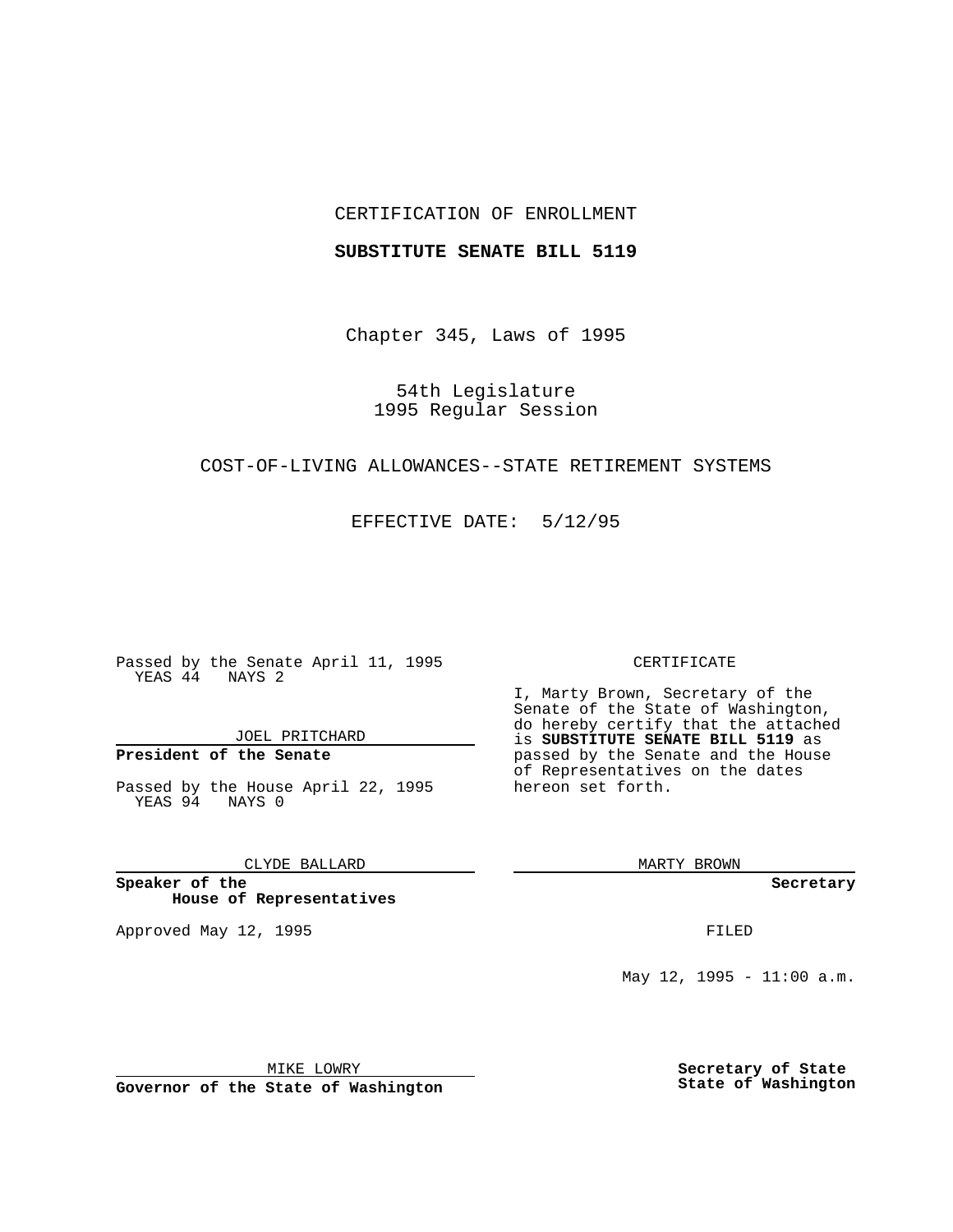# **SUBSTITUTE SENATE BILL 5119** \_\_\_\_\_\_\_\_\_\_\_\_\_\_\_\_\_\_\_\_\_\_\_\_\_\_\_\_\_\_\_\_\_\_\_\_\_\_\_\_\_\_\_\_\_\_\_

\_\_\_\_\_\_\_\_\_\_\_\_\_\_\_\_\_\_\_\_\_\_\_\_\_\_\_\_\_\_\_\_\_\_\_\_\_\_\_\_\_\_\_\_\_\_\_

## AS AMENDED BY THE HOUSE

Passed Legislature - 1995 Regular Session

#### **State of Washington 54th Legislature 1995 Regular Session**

**By** Senate Committee on Ways & Means (originally sponsored by Senators Bauer, Long, Winsley, Loveland, Newhouse, Fraser, Gaspard, Haugen, Sutherland and McAuliffe)

Read first time 02/09/95.

 AN ACT Relating to cost-of-living allowances for retirement purposes; reenacting and amending RCW 41.32.010 and 41.40.010; adding new sections to chapter 41.32 RCW; adding new sections to chapter 41.40 RCW; creating new sections; decodifying RCW 41.32.488; repealing RCW 41.32.487, 41.32.4871, 41.32.499, 41.32.575, 41.40.195, 41.40.198, 41.40.1981, 41.40.1983, and 41.40.325; and declaring an emergency.

7 BE IT ENACTED BY THE LEGISLATURE OF THE STATE OF WASHINGTON:

8 NEW SECTION. **Sec. 1.** The intent of this act is to:

9 (1) Simplify the calculation of postretirement adjustments so that 10 they can be more easily communicated to plan I active and retired 11 members;

12 (2) Provide postretirement adjustments based on years of service 13 rather than size of benefit;

14 (3) Provide postretirement adjustments at an earlier age;

15 (4) Provide postretirement adjustments to a larger segment of plan 16 I retirees; and

17 (5) Simplify administration by reducing the number of plan I 18 postretirement adjustments to one.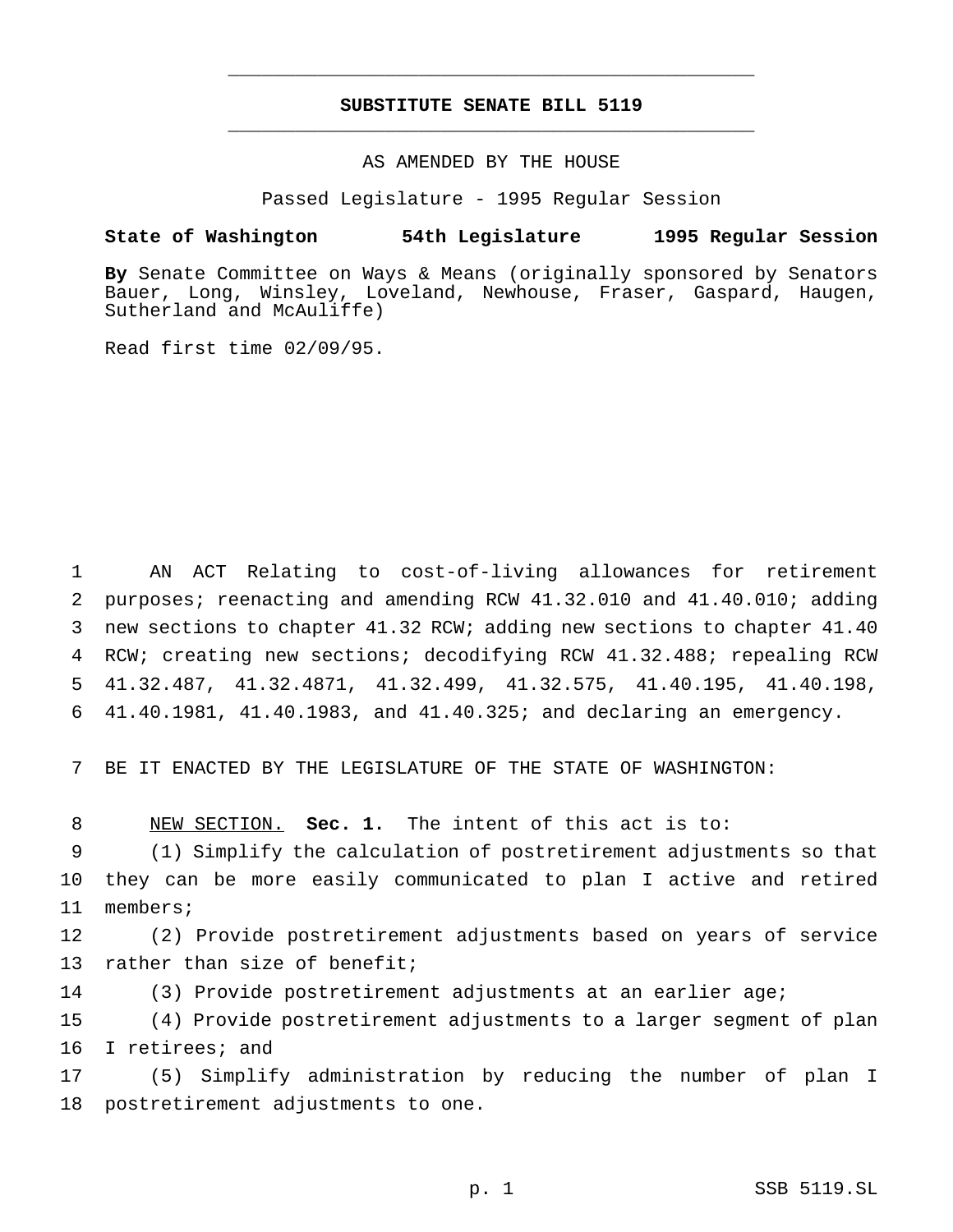NEW SECTION. **Sec. 2.** A new section is added to chapter 41.32 RCW under the subchapter heading "Plan I" to read as follows:

 (1) Beginning July 1, 1995, and annually thereafter, the retirement allowance of a person meeting the requirements of this section shall be increased by the annual increase amount.

 (2) The following persons shall be eligible for the benefit provided in subsection (1) of this section:

 (a) A beneficiary who has received a retirement allowance for at least one year and has attained at least age sixty-six by July 1st in the calendar year in which the annual increase is given; or

 (b) A beneficiary whose retirement allowance is lower than the minimum benefit provided under section 3 of this act.

 (3) The following persons shall also be eligible for the benefit provided in subsection (1) of this section:

 (a) A beneficiary receiving the minimum benefit on June 30, 1995, under RCW 41.32.485; or

 (b) A recipient of a survivor benefit on June 30, 1995, which has been increased by RCW 41.32.575.

 (4) If otherwise eligible, those receiving an annual adjustment under RCW 41.32.530(1)(d) shall be eligible for the annual increase adjustment in addition to the benefit that would have been received absent this section.

 (5) Those receiving a temporary disability benefit under RCW 41.32.540 shall not be eligible for the benefit provided by this section.

 (6) The legislature reserves the right to amend or repeal this section in the future and no member or beneficiary has a contractual right to receive this postretirement adjustment not granted prior to that time.

 NEW SECTION. **Sec. 3.** A new section is added to chapter 41.32 RCW under the subchapter heading "Plan I" to read as follows:

 (1) No one who becomes a beneficiary after June 30, 1995, shall receive a monthly retirement allowance of less than twenty-four dollars and twenty-two cents times the number of years of service creditable to the person whose service is the basis of such retirement allowance.

 (2) If the retirement allowance payable was adjusted at the time benefit payments to the beneficiary commenced, the minimum allowance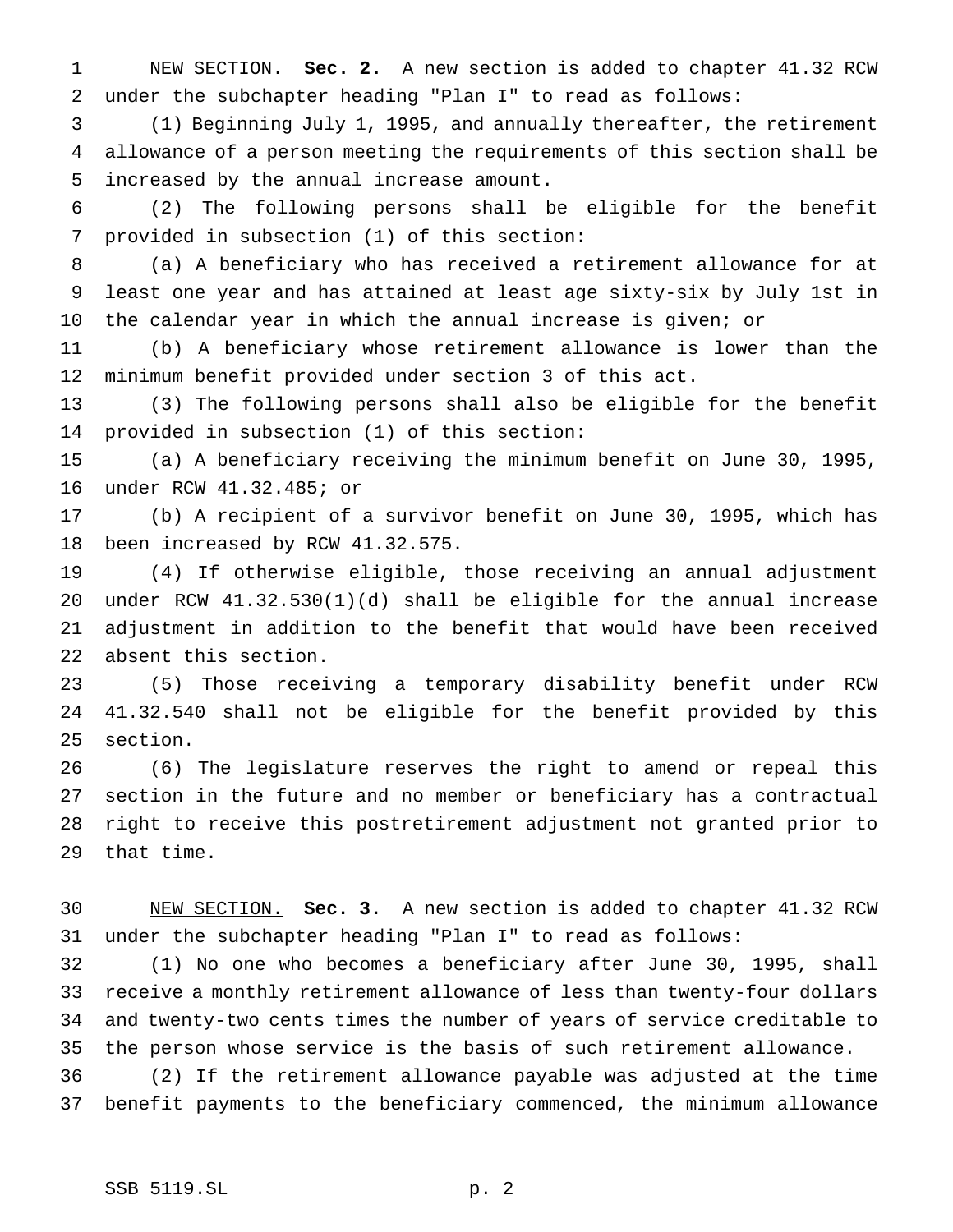provided in this section shall be adjusted in a manner consistent with that adjustment.

 (3) Beginning July 1, 1996, the minimum benefit set forth in subsection (1) of this section shall be adjusted annually by the annual increase.

 (4) Those receiving a temporary disability benefit under RCW 41.32.540 shall not be eligible for the benefit provided by this section.

 NEW SECTION. **Sec. 4.** A new section is added to chapter 41.32 RCW under the subchapter heading "Plan I" to read as follows:

 (1) The amount of the July 1, 1993, increase to the retirement allowance of beneficiaries under this chapter as a result of the temporary adjustment authorized by section 2, chapter 519, Laws of 1993, shall be made a permanent adjustment on July 1, 1995.

 (2) Beneficiaries receiving a benefit under RCW 41.32.485 who are at least age seventy-nine shall receive on July 1, 1995, a permanent adjustment of one dollar and eighteen cents per month per year of service.

 (3) Beneficiaries under this chapter who are not subject to subsection (1) of this section and not receiving a benefit under RCW 41.32.485 shall receive the following permanent adjustment to their retirement allowance on July 1, 1995:

 (a) Those who are age seventy, thirty-nine cents per month per year of service;

 (b) Those who are age seventy-one, seventy-nine cents per month per 26 year of service; and

 (c) Those who are at least age seventy-two, one dollar and eighteen cents per month per year of service.

 NEW SECTION. **Sec. 5.** A new section is added to chapter 41.40 RCW under the subchapter heading "Plan I" to read as follows:

 (1) Beginning July 1, 1995, and annually thereafter, the retirement allowance of a person meeting the requirements of this section shall be increased by the annual increase amount.

 (2) The following persons shall be eligible for the benefit provided in subsection (1) of this section: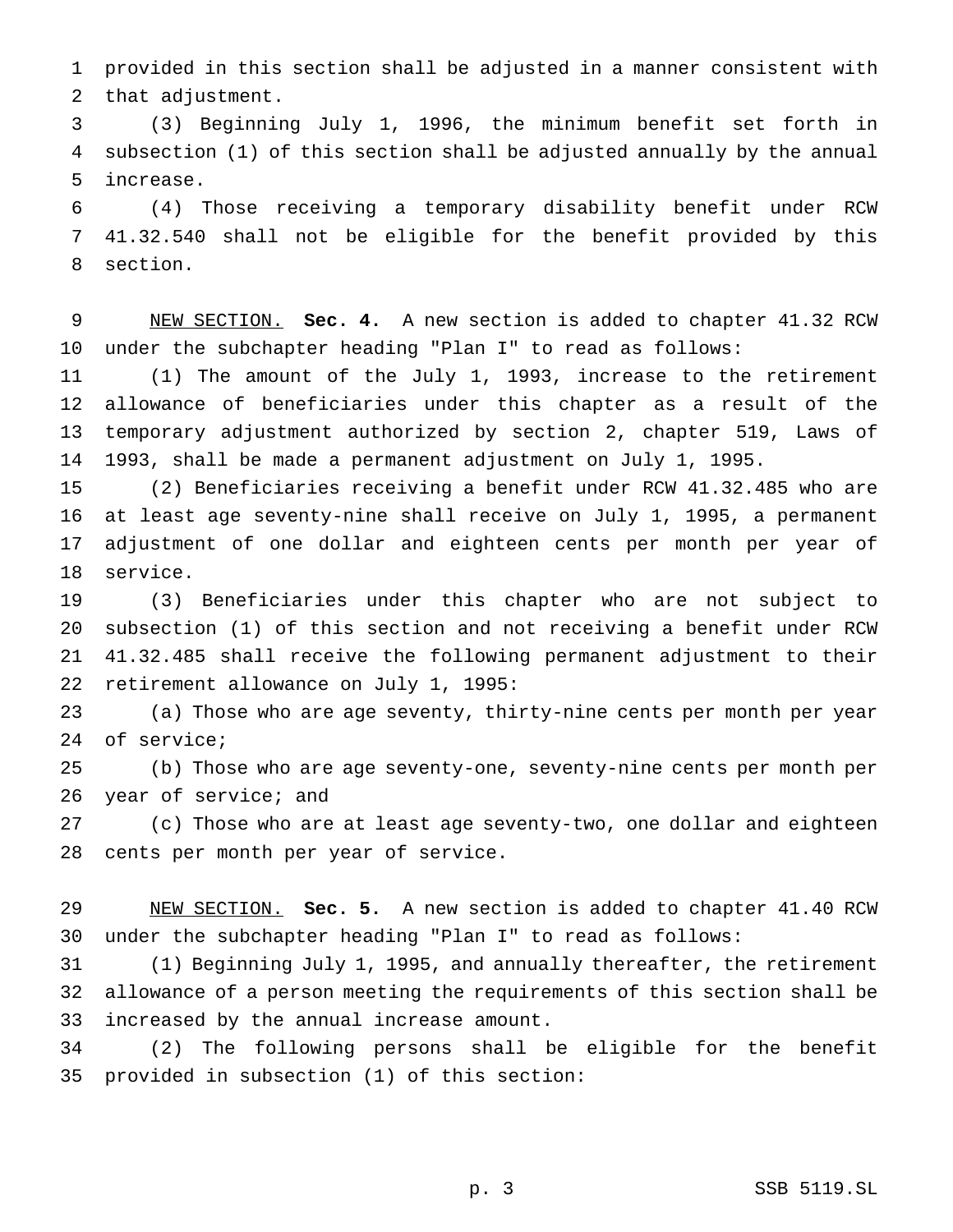(a) A beneficiary who has received a retirement allowance for at least one year and has attained at least age sixty-six by July 1st in the calendar year in which the annual increase is given; or

 (b) A beneficiary whose retirement allowance is lower than the minimum benefit provided under section 7 of this act.

 (3) The following persons shall also be eligible for the benefit provided in subsection (1) of this section:

 (a) A beneficiary receiving the minimum benefit on June 30, 1995, under RCW 41.40.198; or

 (b) A recipient of a survivor benefit on June 30, 1995, which has been increased by RCW 41.40.325.

 (4) If otherwise eligible, those receiving an annual adjustment under RCW 41.40.188(1)(c) shall be eligible for the annual increase adjustment in addition to the benefit that would have been received absent this section.

 (5) Those receiving a benefit under RCW 41.40.220(1), or a survivor of a disabled member under RCW 41.44.170(5) shall be eligible for the benefit provided by this section.

 (6) The legislature reserves the right to amend or repeal this section in the future and no member or beneficiary has a contractual right to receive this postretirement adjustment not granted prior to that time.

 NEW SECTION. **Sec. 6.** A new section is added to chapter 41.40 RCW under the subchapter heading "Part I" to read as follows:

 For the purposes of sections 5, 7, and 8 of this act, "beneficiary" means a beneficiary under RCW 41.40.010 or 41.44.030, or both RCW 41.40.010 and 41.44.030.

 NEW SECTION. **Sec. 7.** A new section is added to chapter 41.40 RCW under the subchapter heading "Plan I" to read as follows:

 (1) Except as provided in subsections (4) and (5) of this section, no one who becomes a beneficiary after June 30, 1995, shall receive a monthly retirement allowance of less than twenty-four dollars and twenty-two cents times the number of years of service creditable to the person whose service is the basis of such retirement allowance.

 (2) Where the retirement allowance payable was adjusted at the time benefit payments to the beneficiary commenced, the minimum allowance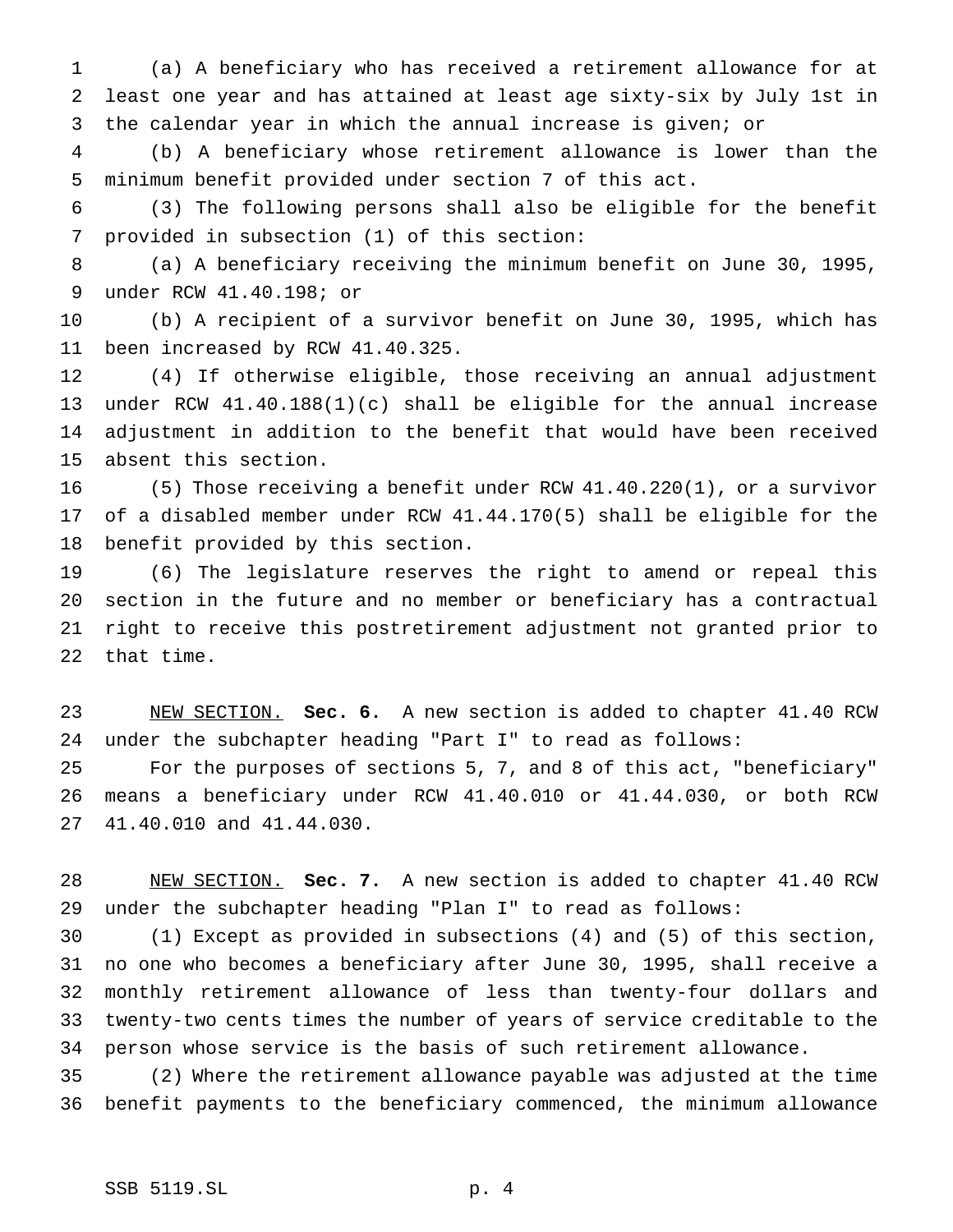provided in this section shall be adjusted in a manner consistent with that adjustment.

 (3) Beginning July 1, 1996, the minimum benefit set forth in subsection (1) of this section shall be adjusted annually by the annual increase.

 (4) Those receiving a benefit under RCW 41.40.220(1) or under RCW 41.44.170 (3) and (5) shall not be eligible for the benefit provided by this section.

 (5) For persons who served as elected officials and whose accumulated employee contributions and credited interest was less than seven hundred fifty dollars at the time of retirement, the minimum benefit under subsection (1) of this section shall be ten dollars per month per each year of creditable service.

 NEW SECTION. **Sec. 8.** A new section is added to chapter 41.40 RCW under the subchapter heading "Plan I" to read as follows:

 (1) The amount of the July 1, 1993, increase to the retirement allowance of beneficiaries under this chapter as a result of the temporary adjustment authorized by section 3, chapter 519, Laws of 1993, shall be made a permanent adjustment on July 1, 1995.

 (2) Beneficiaries receiving a benefit under RCW 41.40.198 who are at least age seventy-nine shall receive on July 1, 1995, a permanent adjustment of one dollar and eighteen cents per month per year of service.

 (3) Beneficiaries under this chapter who are not subject to subsection (1) of this section and are not receiving a benefit under RCW 41.40.198 shall receive the following permanent adjustment to their retirement allowance on July 1, 1995:

 (a) Those who are age seventy, thirty-nine cents per month per year of service;

 (b) Those who are age seventy-one, seventy-nine cents per month per year of service; and

 (c) Those who are at least age seventy-two, one dollar and eighteen cents per month per year of service.

 **Sec. 9.** RCW 41.32.010 and 1994 c 298 s 3, 1994 c 247 s 2, and 1994 c 197 s 12 are each reenacted and amended to read as follows:

 As used in this chapter, unless a different meaning is plainly required by the context: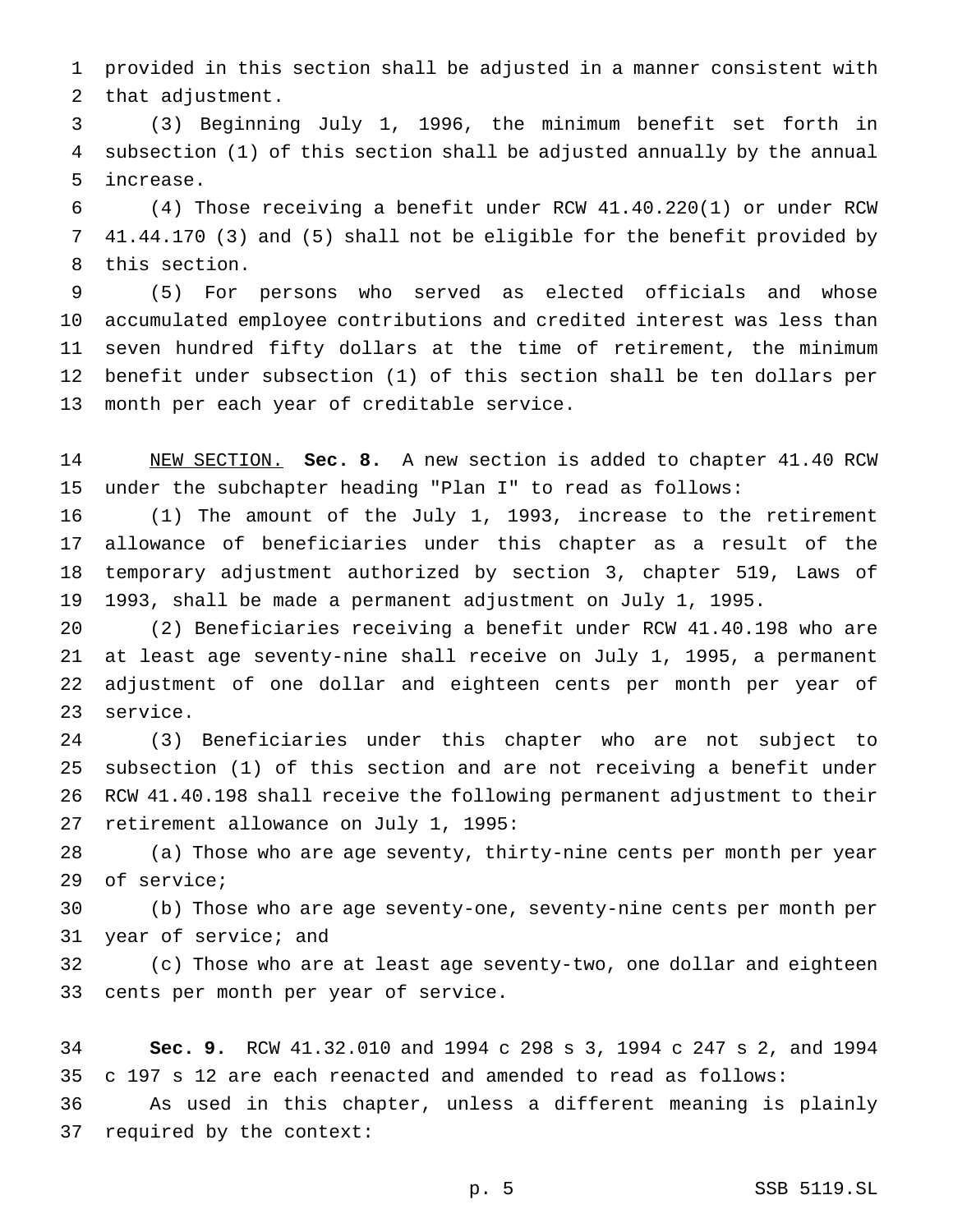(1)(a) "Accumulated contributions" for plan I members, means the sum of all regular annuity contributions and, except for the purpose of withdrawal at the time of retirement, any amount paid under RCW 41.50.165(2) with regular interest thereon.

 (b) "Accumulated contributions" for plan II members, means the sum of all contributions standing to the credit of a member in the member's individual account, including any amount paid under RCW 41.50.165(2), together with the regular interest thereon.

 (2) "Actuarial equivalent" means a benefit of equal value when computed upon the basis of such mortality tables and regulations as shall be adopted by the director and regular interest.

 (3) "Annuity" means the moneys payable per year during life by reason of accumulated contributions of a member.

 (4) "Member reserve" means the fund in which all of the accumulated contributions of members are held.

 (5)(a) "Beneficiary" for plan I members, means any person in receipt of a retirement allowance or other benefit provided by this chapter.

 (b) "Beneficiary" for plan II members, means any person in receipt of a retirement allowance or other benefit provided by this chapter resulting from service rendered to an employer by another person.

 (6) "Contract" means any agreement for service and compensation between a member and an employer.

 (7) "Creditable service" means membership service plus prior service for which credit is allowable. This subsection shall apply only to plan I members.

 (8) "Dependent" means receiving one-half or more of support from a member.

 (9) "Disability allowance" means monthly payments during disability. This subsection shall apply only to plan I members.

(10)(a) "Earnable compensation" for plan I members, means:

 (i) All salaries and wages paid by an employer to an employee member of the retirement system for personal services rendered during a fiscal year. In all cases where compensation includes maintenance the employer shall fix the value of that part of the compensation not paid in money.

 (ii) "Earnable compensation" for plan I members also includes the following actual or imputed payments, which are not paid for personal services: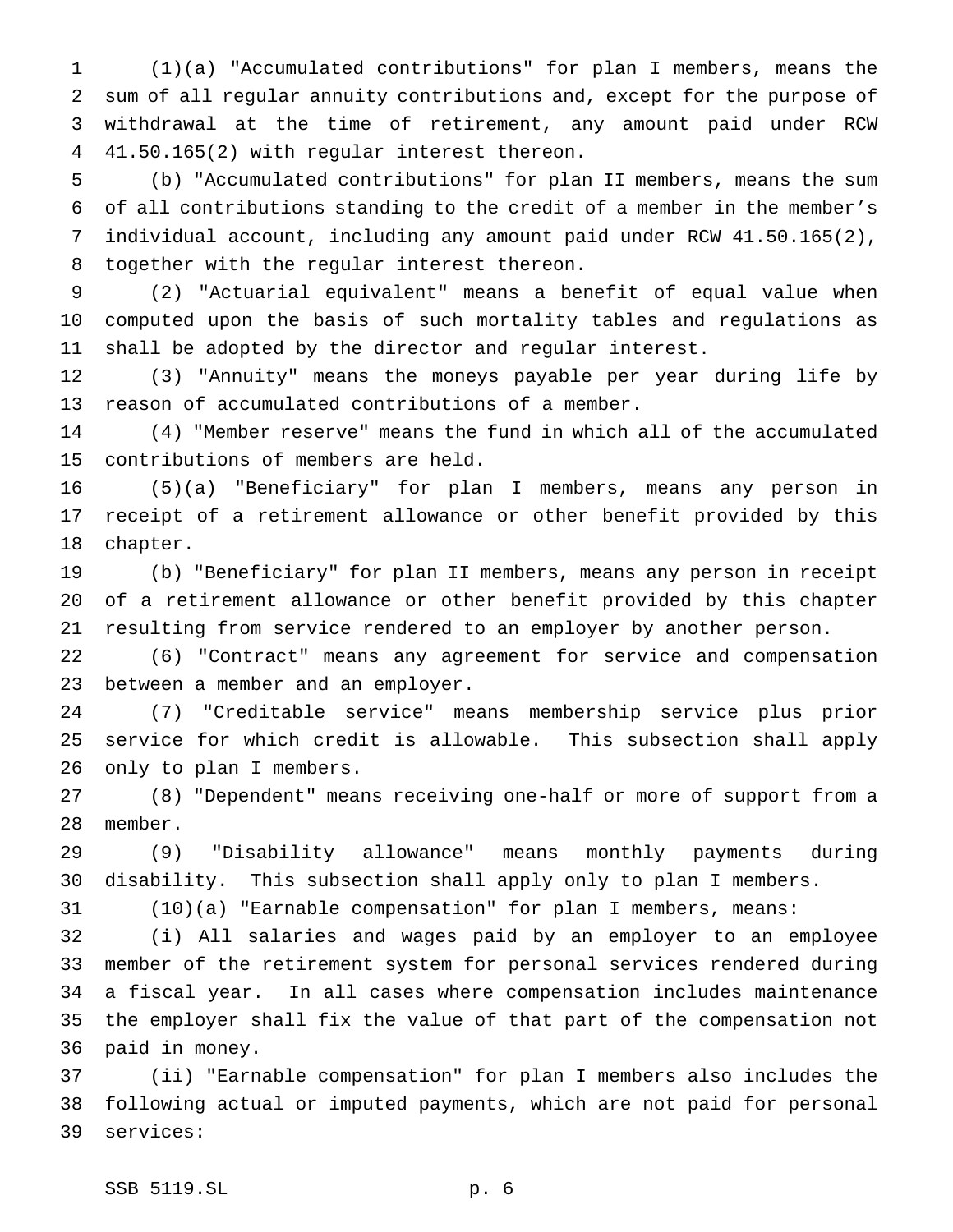(A) Retroactive payments to an individual by an employer on reinstatement of the employee in a position, or payments by an employer to an individual in lieu of reinstatement in a position which are awarded or granted as the equivalent of the salary or wages which the individual would have earned during a payroll period shall be considered earnable compensation and the individual shall receive the equivalent service credit.

 (B) If a leave of absence, without pay, is taken by a member for the purpose of serving as a member of the state legislature, and such member has served in the legislature five or more years, the salary which would have been received for the position from which the leave of absence was taken shall be considered as compensation earnable if the employee's contribution thereon is paid by the employee. In addition, where a member has been a member of the state legislature for five or more years, earnable compensation for the member's two highest compensated consecutive years of service shall include a sum not to exceed thirty-six hundred dollars for each of such two consecutive years, regardless of whether or not legislative service was rendered during those two years.

 (iii) For members employed less than full time under written contract with a school district, or community college district, in an instructional position, for which the member receives service credit of less than one year in all of the years used to determine the earnable compensation used for computing benefits due under RCW 41.32.497, 41.32.498, and 41.32.520, the member may elect to have earnable compensation defined as provided in RCW 41.32.345. For the purposes of this subsection, the term "instructional position" means a position in which more than seventy-five percent of the member's time is spent as a classroom instructor (including office hours), a librarian, or a counselor. Earnable compensation shall be so defined only for the purpose of the calculation of retirement benefits and only as necessary to insure that members who receive fractional service credit under RCW 41.32.270 receive benefits proportional to those received by members who have received full-time service credit.

(iv) "Earnable compensation" does not include:

 (A) Remuneration for unused sick leave authorized under RCW 41.04.340, 28A.400.210, or 28A.310.490;

 (B) Remuneration for unused annual leave in excess of thirty days as authorized by RCW 43.01.044 and 43.01.041.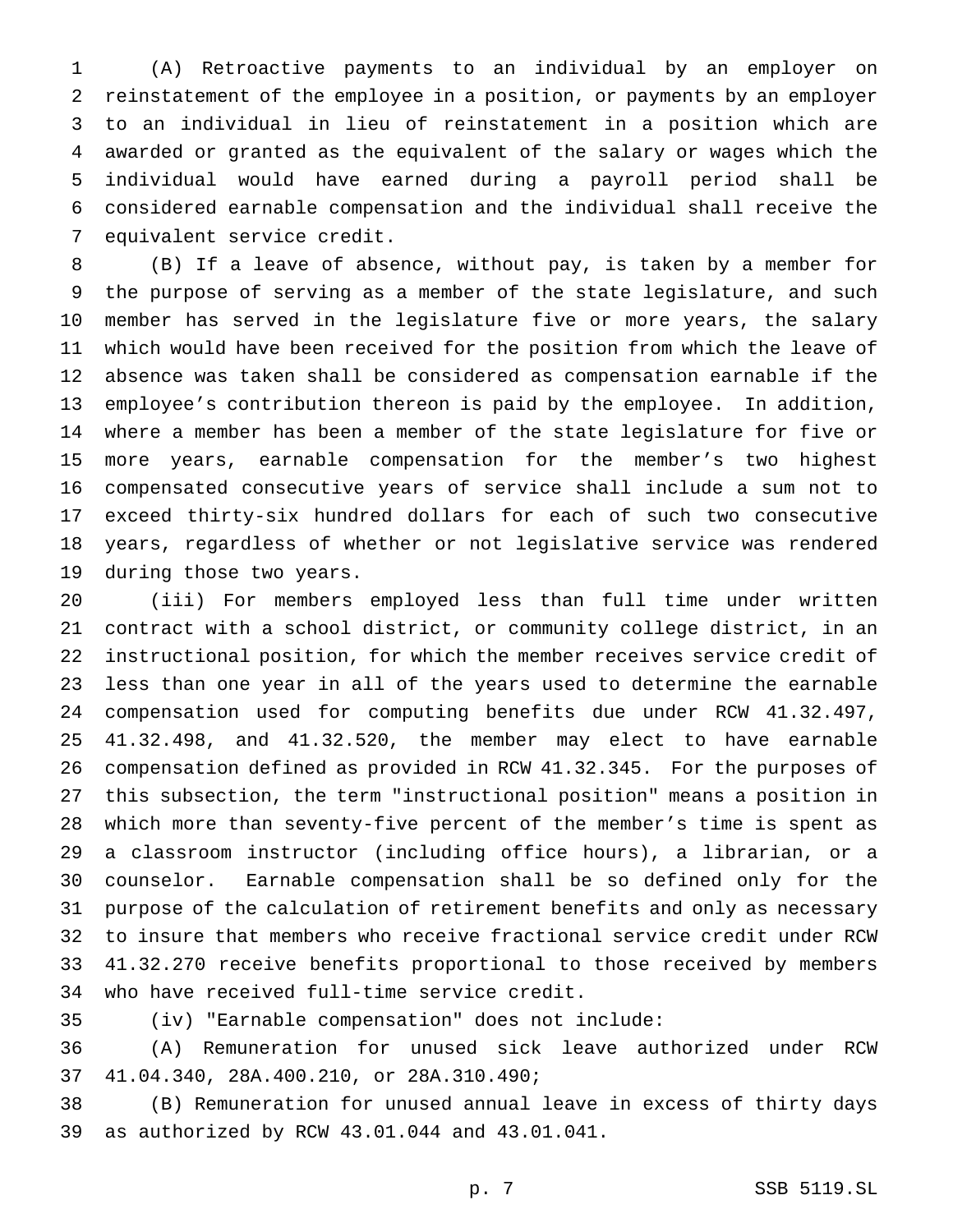(b) "Earnable compensation" for plan II members, means salaries or wages earned by a member during a payroll period for personal services, including overtime payments, and shall include wages and salaries deferred under provisions established pursuant to sections 403(b), 414(h), and 457 of the United States Internal Revenue Code, but shall exclude lump sum payments for deferred annual sick leave, unused accumulated vacation, unused accumulated annual leave, or any form of severance pay.

 "Earnable compensation" for plan II members also includes the following actual or imputed payments which, except in the case of (b)(ii)(B) of this subsection, are not paid for personal services:

 (i) Retroactive payments to an individual by an employer on reinstatement of the employee in a position or payments by an employer to an individual in lieu of reinstatement in a position which are awarded or granted as the equivalent of the salary or wages which the individual would have earned during a payroll period shall be considered earnable compensation, to the extent provided above, and the individual shall receive the equivalent service credit.

 (ii) In any year in which a member serves in the legislature the member shall have the option of having such member's earnable compensation be the greater of:

 (A) The earnable compensation the member would have received had such member not served in the legislature; or

 (B) Such member's actual earnable compensation received for teaching and legislative service combined. Any additional contributions to the retirement system required because compensation 27 earnable under  $(b)(ii)(A)$  of this subsection is greater than compensation earnable under (b)(ii)(B) of this subsection shall be paid by the member for both member and employer contributions.

 (11) "Employer" means the state of Washington, the school district, or any agency of the state of Washington by which the member is paid. (12) "Fiscal year" means a year which begins July 1st and ends June 30th of the following year.

 (13) "Former state fund" means the state retirement fund in operation for teachers under chapter 187, Laws of 1923, as amended. (14) "Local fund" means any of the local retirement funds for teachers operated in any school district in accordance with the provisions of chapter 163, Laws of 1917 as amended.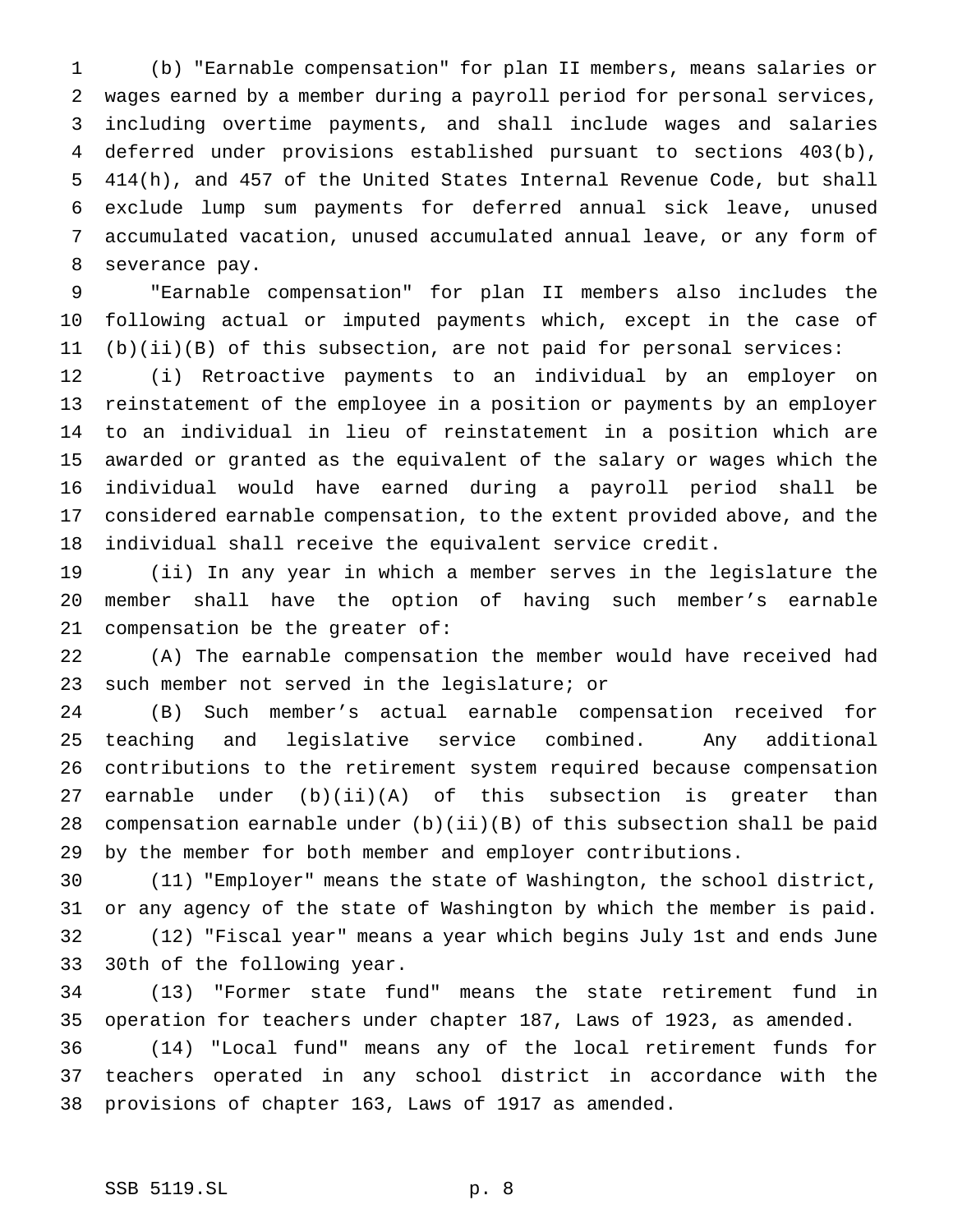(15) "Member" means any teacher included in the membership of the retirement system. Also, any other employee of the public schools who, on July 1, 1947, had not elected to be exempt from membership and who, prior to that date, had by an authorized payroll deduction, contributed to the member reserve.

 (16) "Membership service" means service rendered subsequent to the first day of eligibility of a person to membership in the retirement system: PROVIDED, That where a member is employed by two or more employers the individual shall receive no more than one service credit month during any calendar month in which multiple service is rendered. The provisions of this subsection shall apply only to plan I members. (17) "Pension" means the moneys payable per year during life from the pension reserve.

 (18) "Pension reserve" is a fund in which shall be accumulated an actuarial reserve adequate to meet present and future pension liabilities of the system and from which all pension obligations are to be paid.

 (19) "Prior service" means service rendered prior to the first date of eligibility to membership in the retirement system for which credit is allowable. The provisions of this subsection shall apply only to plan I members.

 (20) "Prior service contributions" means contributions made by a member to secure credit for prior service. The provisions of this subsection shall apply only to plan I members.

 (21) "Public school" means any institution or activity operated by the state of Washington or any instrumentality or political subdivision thereof employing teachers, except the University of Washington and Washington State University.

 (22) "Regular contributions" means the amounts required to be deducted from the compensation of a member and credited to the member's individual account in the member reserve. This subsection shall apply only to plan I members.

 (23) "Regular interest" means such rate as the director may determine.

 (24)(a) "Retirement allowance" for plan I members, means monthly payments based on the sum of annuity and pension, or any optional benefits payable in lieu thereof.

 (b) "Retirement allowance" for plan II members, means monthly payments to a retiree or beneficiary as provided in this chapter.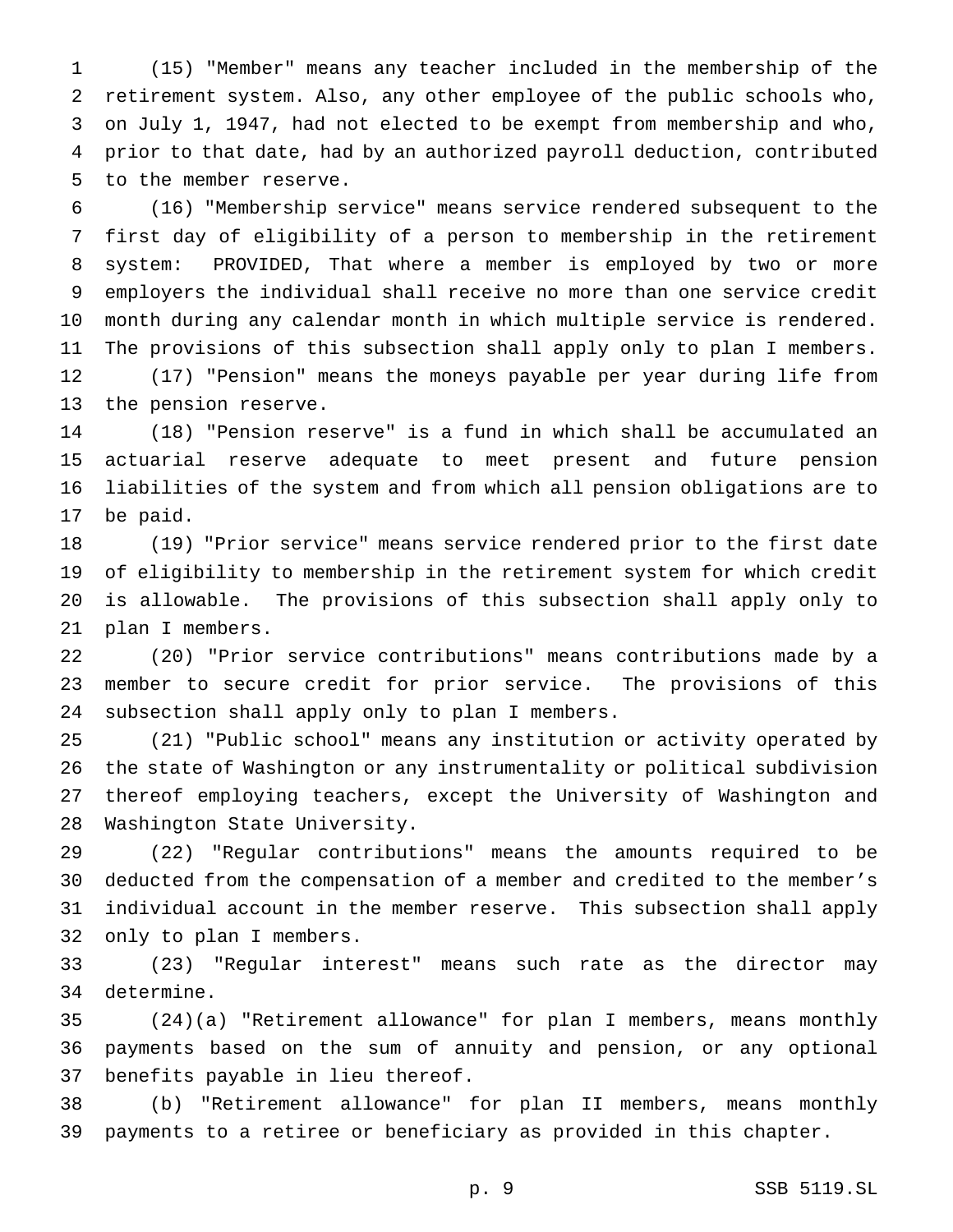(25) "Retirement system" means the Washington state teachers' retirement system.

 (26)(a) "Service" for plan I members means the time during which a member has been employed by an employer for compensation.

 (i) If a member is employed by two or more employers the individual shall receive no more than one service credit month during any calendar month in which multiple service is rendered.

 (ii) As authorized by RCW 28A.400.300, up to forty-five days of sick leave may be creditable as service solely for the purpose of determining eligibility to retire under RCW 41.32.470.

 (iii) As authorized in RCW 41.32.065, service earned in an out-of- state retirement system that covers teachers in public schools may be applied solely for the purpose of determining eligibility to retire under RCW 41.32.470.

 (b) "Service" for plan II members, means periods of employment by a member for one or more employers for which earnable compensation is earned subject to the following conditions:

 (i) A member employed in an eligible position or as a substitute shall receive one service credit month for each month of September through August of the following year if he or she earns earnable compensation for eight hundred ten or more hours during that period and is employed during nine of those months, except that a member may not receive credit for any period prior to the member's employment in an eligible position except as provided in RCW 41.32.812 and 41.50.132;

 (ii) If a member is employed either in an eligible position or as a substitute teacher for nine months of the twelve month period between September through August of the following year but earns earnable compensation for less than eight hundred ten hours but for at least six hundred thirty hours, he or she will receive one-half of a service credit month for each month of the twelve month period;

 (iii) All other members in an eligible position or as a substitute teacher shall receive service credit as follows:

 (A) A service credit month is earned in those calendar months where 34 earnable compensation is earned for ninety or more hours;

 (B) A half-service credit month is earned in those calendar months where earnable compensation is earned for at least seventy hours but 37 less than ninety hours; and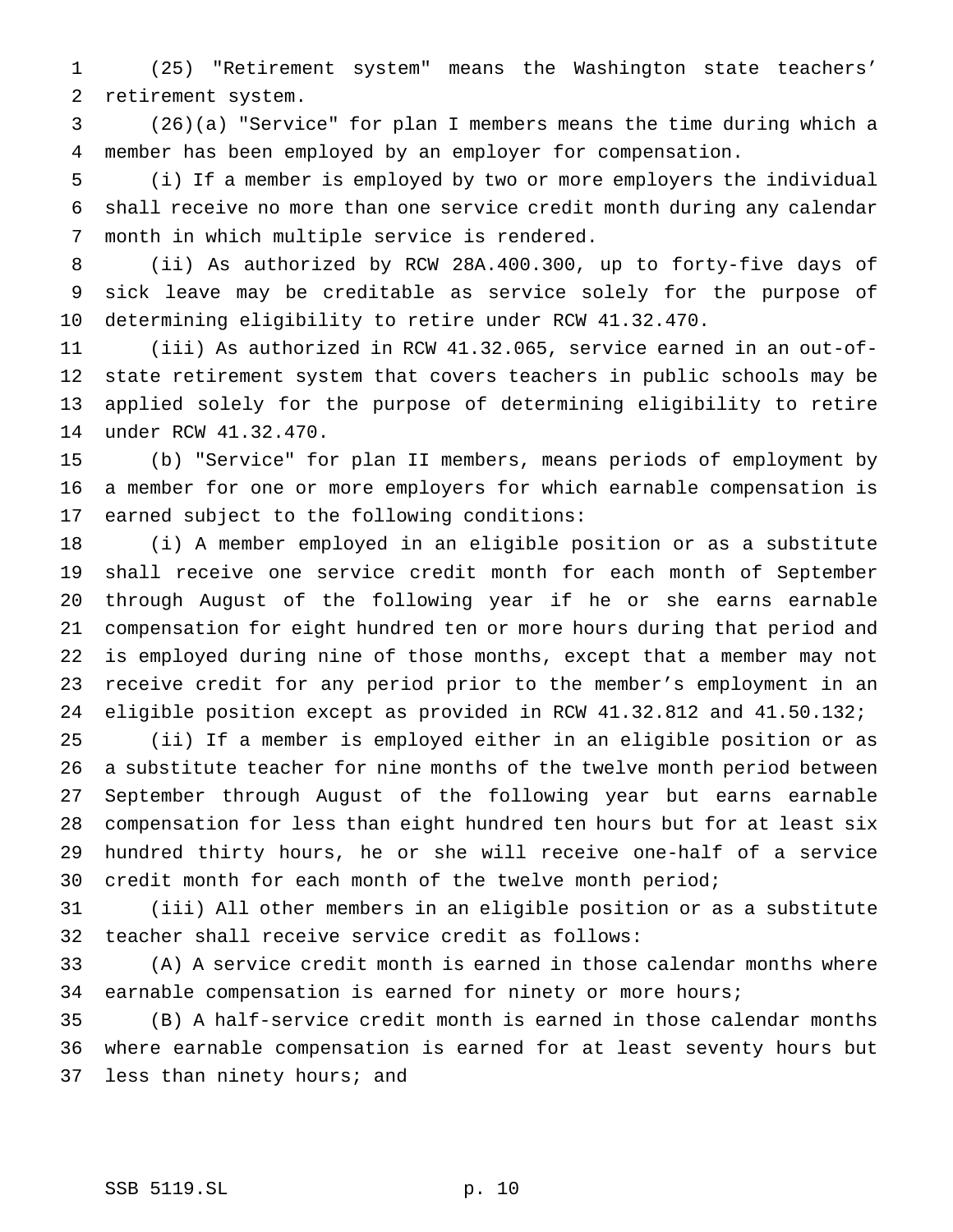(C) A quarter-service credit month is earned in those calendar months where earnable compensation is earned for less than seventy hours.

 (iv) Any person who is a member of the teachers' retirement system and who is elected or appointed to a state elective position may continue to be a member of the retirement system and continue to receive a service credit month for each of the months in a state elective position by making the required member contributions.

 (v) When an individual is employed by two or more employers the individual shall only receive one month's service credit during any calendar month in which multiple service for ninety or more hours is rendered.

 (vi) As authorized by RCW 28A.400.300, up to forty-five days of sick leave may be creditable as service solely for the purpose of determining eligibility to retire under RCW 41.32.470. For purposes of plan II "forty-five days" as used in RCW 28A.400.300 is equal to two service credit months. Use of less than forty-five days of sick leave is creditable as allowed under this subsection as follows:

(A) Less than eleven days equals one-quarter service credit month;

 (B) Eleven or more days but less than twenty-two days equals one-half service credit month;

(C) Twenty-two days equals one service credit month;

 (D) More than twenty-two days but less than thirty-three days equals one and one-quarter service credit month;

 (E) Thirty-three or more days but less than forty-five days equals one and one-half service credit month.

 (vii) As authorized in RCW 41.32.065, service earned in an out-of- state retirement system that covers teachers in public schools may be applied solely for the purpose of determining eligibility to retire under RCW 41.32.470.

 (viii) The department shall adopt rules implementing this subsection.

 (27) "Service credit year" means an accumulation of months of service credit which is equal to one when divided by twelve.

 (28) "Service credit month" means a full service credit month or an accumulation of partial service credit months that are equal to one.

 (29) "Teacher" means any person qualified to teach who is engaged by a public school in an instructional, administrative, or supervisory capacity. The term includes state, educational service district, and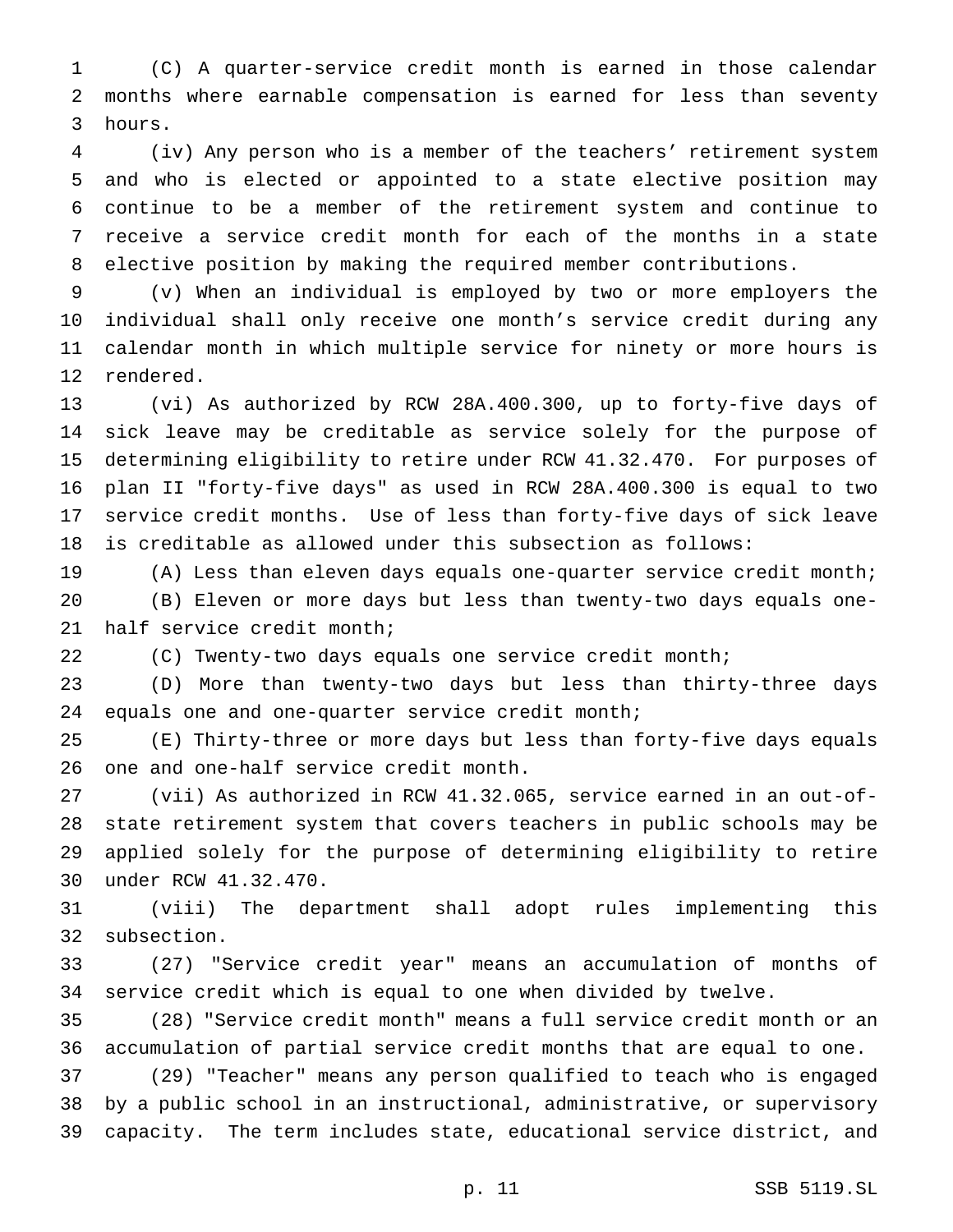school district superintendents and their assistants and all employees certificated by the superintendent of public instruction; and in addition thereto any full time school doctor who is employed by a public school and renders service of an instructional or educational nature.

 (30) "Average final compensation" for plan II members, means the member's average earnable compensation of the highest consecutive sixty service credit months prior to such member's retirement, termination, or death. Periods constituting authorized leaves of absence may not be used in the calculation of average final compensation except under RCW 41.32.810(2).

 (31) "Retiree" means any person in receipt of a retirement allowance or other benefit provided by this chapter resulting from service rendered to an employer while a member. A person is in receipt of a retirement allowance as defined in subsection (24) of this section or other benefit as provided by this chapter when the department mails, causes to be mailed, or otherwise transmits the retirement allowance warrant.

 (32) "Department" means the department of retirement systems created in chapter 41.50 RCW.

(33) "Director" means the director of the department.

 (34) "State elective position" means any position held by any person elected or appointed to state-wide office or elected or appointed as a member of the legislature.

 (35) "State actuary" or "actuary" means the person appointed pursuant to RCW 44.44.010(2).

(36) "Substitute teacher" means:

 (a) A teacher who is hired by an employer to work as a temporary teacher, except for teachers who are annual contract employees of an employer and are guaranteed a minimum number of hours; or

 (b) Teachers who either (i) work in ineligible positions for more than one employer or (ii) work in an ineligible position or positions together with an eligible position.

 (37)(a) "Eligible position" for plan II members from June 7, 1990, through September 1, 1991, means a position which normally requires two or more uninterrupted months of creditable service during September through August of the following year.

 (b) "Eligible position" for plan II on and after September 1, 1991, means a position that, as defined by the employer, normally requires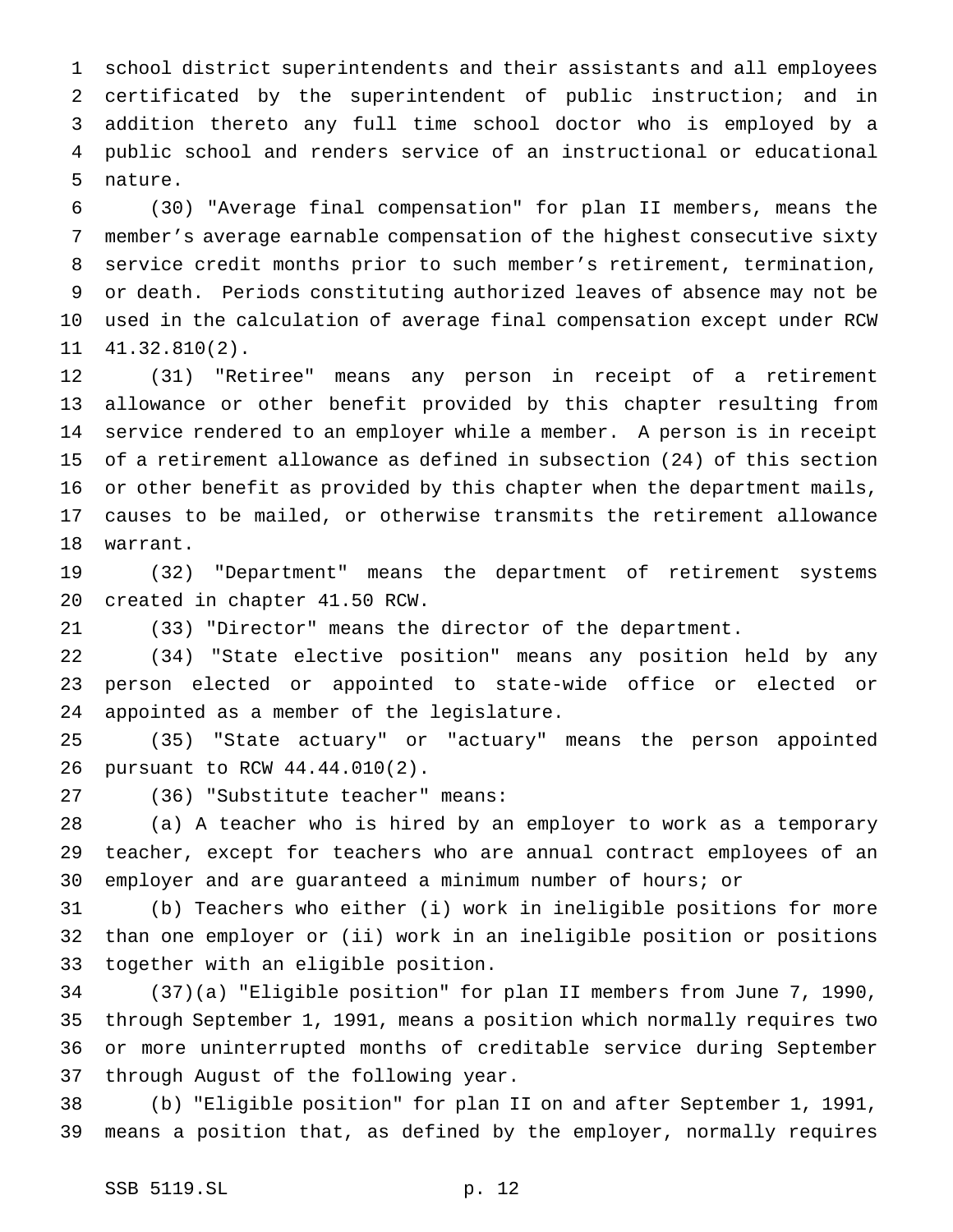five or more months of at least seventy hours of earnable compensation during September through August of the following year.

 (c) For purposes of this chapter an employer shall not define "position" in such a manner that an employee's monthly work for that employer is divided into more than one position.

 (d) The elected position of the superintendent of public instruction is an eligible position.

 (38) "Plan I" means the teachers' retirement system, plan I providing the benefits and funding provisions covering persons who first became members of the system prior to October 1, 1977.

 (39) "Plan II" means the teachers' retirement system, plan II providing the benefits and funding provisions covering persons who first became members of the system on and after October 1, 1977.

 (40) "Index" means, for any calendar year, that year's annual average consumer price index, Seattle, Washington area, for urban wage earners and clerical workers, all items compiled by the bureau of labor statistics, United States department of labor.

 (41) "Index A" means the index for the year prior to the determination of a postretirement adjustment.

(42) "Index B" means the index for the year prior to index A.

 (43) "Index year" means the earliest calendar year in which the index is more than sixty percent of index A.

 (44) "Adjustment ratio" means the value of index A divided by index B.

 (45) "Annual increase" means, initially, fifty-nine cents per month 26 per year of service which amount shall be increased each July 1st by 27 three percent, rounded to the nearest cent.

 **Sec. 10.** RCW 41.40.010 and 1994 c 298 s 2, 1994 c 247 s 5, 1994 c 197 s 23, and 1994 c 177 s 8 are each reenacted and amended to read as follows:

 As used in this chapter, unless a different meaning is plainly required by the context:

 (1) "Retirement system" means the public employees' retirement system provided for in this chapter.

 (2) "Department" means the department of retirement systems created in chapter 41.50 RCW.

 (3) "State treasurer" means the treasurer of the state of Washington.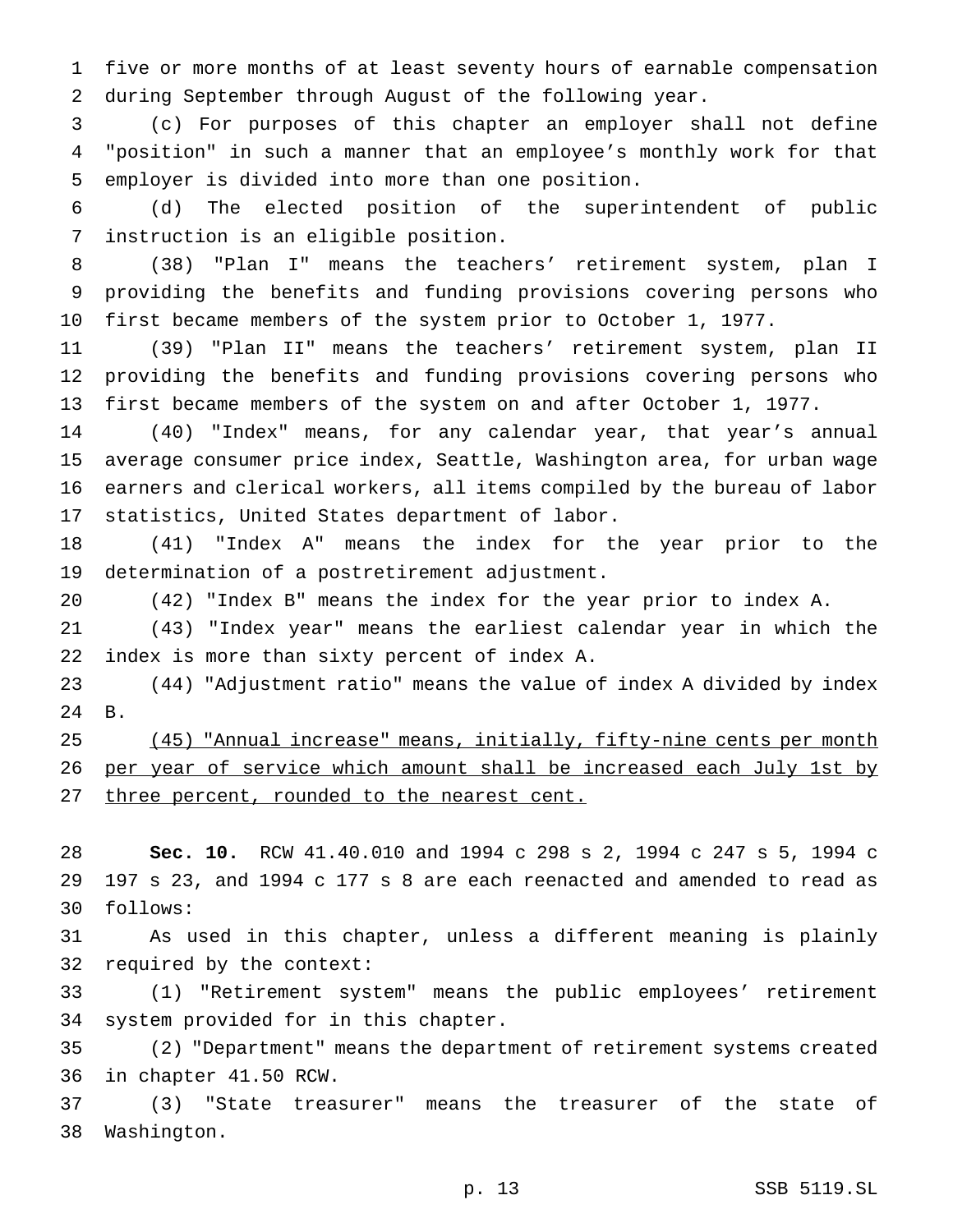(4)(a) "Employer" for plan I members, means every branch, department, agency, commission, board, and office of the state, any political subdivision or association of political subdivisions of the state admitted into the retirement system, and legal entities authorized by RCW 35.63.070 and 36.70.060 or chapter 39.34 RCW; and the term shall also include any labor guild, association, or organization the membership of a local lodge or division of which is comprised of at least forty percent employees of an employer (other than such labor guild, association, or organization) within this chapter. The term may also include any city of the first class that has its own retirement system.

 (b) "Employer" for plan II members, means every branch, department, agency, commission, board, and office of the state, and any political subdivision and municipal corporation of the state admitted into the retirement system, including public agencies created pursuant to RCW 35.63.070, 36.70.060, and 39.34.030.

 (5) "Member" means any employee included in the membership of the retirement system, as provided for in RCW 41.40.023. RCW 41.26.045 does not prohibit a person otherwise eligible for membership in the retirement system from establishing such membership effective when he or she first entered an eligible position.

(6) "Original member" of this retirement system means:

 (a) Any person who became a member of the system prior to April 1, 1949;

 (b) Any person who becomes a member through the admission of an employer into the retirement system on and after April 1, 1949, and prior to April 1, 1951;

 (c) Any person who first becomes a member by securing employment with an employer prior to April 1, 1951, provided the member has rendered at least one or more years of service to any employer prior to October 1, 1947;

 (d) Any person who first becomes a member through the admission of an employer into the retirement system on or after April 1, 1951, provided, such person has been in the regular employ of the employer for at least six months of the twelve-month period preceding the said admission date;

 (e) Any member who has restored all contributions that may have been withdrawn as provided by RCW 41.40.150 and who on the effective date of the individual's retirement becomes entitled to be credited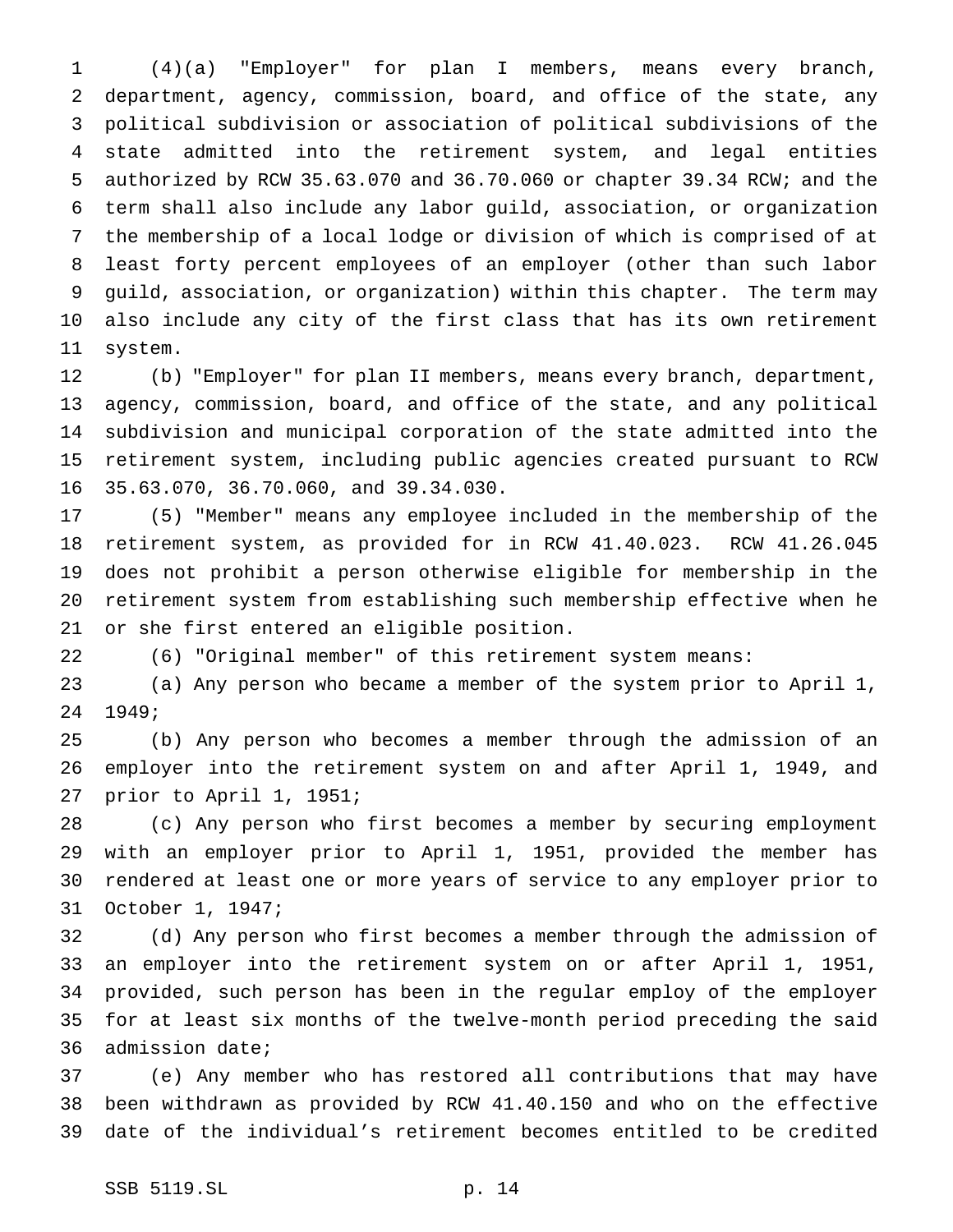with ten years or more of membership service except that the provisions relating to the minimum amount of retirement allowance for the member upon retirement at age seventy as found in RCW 41.40.190(4) shall not apply to the member;

 (f) Any member who has been a contributor under the system for two or more years and who has restored all contributions that may have been withdrawn as provided by RCW 41.40.150 and who on the effective date of the individual's retirement has rendered five or more years of service for the state or any political subdivision prior to the time of the admission of the employer into the system; except that the provisions relating to the minimum amount of retirement allowance for the member upon retirement at age seventy as found in RCW 41.40.190(4) shall not apply to the member.

 (7) "New member" means a person who becomes a member on or after April 1, 1949, except as otherwise provided in this section.

 (8)(a) "Compensation earnable" for plan I members, means salaries or wages earned during a payroll period for personal services and where the compensation is not all paid in money, maintenance compensation shall be included upon the basis of the schedules established by the member's employer. Compensation that a member receives for being in standby status is also compensation earnable, subject to the conditions of this subsection. A member is in standby status when not being paid for time actually worked and only when both of the following conditions exist: (i) The member is required to be present at, or in the immediate vicinity of, a specified location; and (ii) the employer requires the member to be prepared to report immediately for work, if the need arises, although the need may not arise. Standby compensation is regular salary for the purposes of RCW 41.50.150(2).

 (A) "Compensation earnable" for plan I members also includes the following actual or imputed payments, which are not paid for personal services:

 (I) Retroactive payments to an individual by an employer on reinstatement of the employee in a position, or payments by an employer to an individual in lieu of reinstatement in a position which are awarded or granted as the equivalent of the salary or wage which the individual would have earned during a payroll period shall be considered compensation earnable and the individual shall receive the equivalent service credit;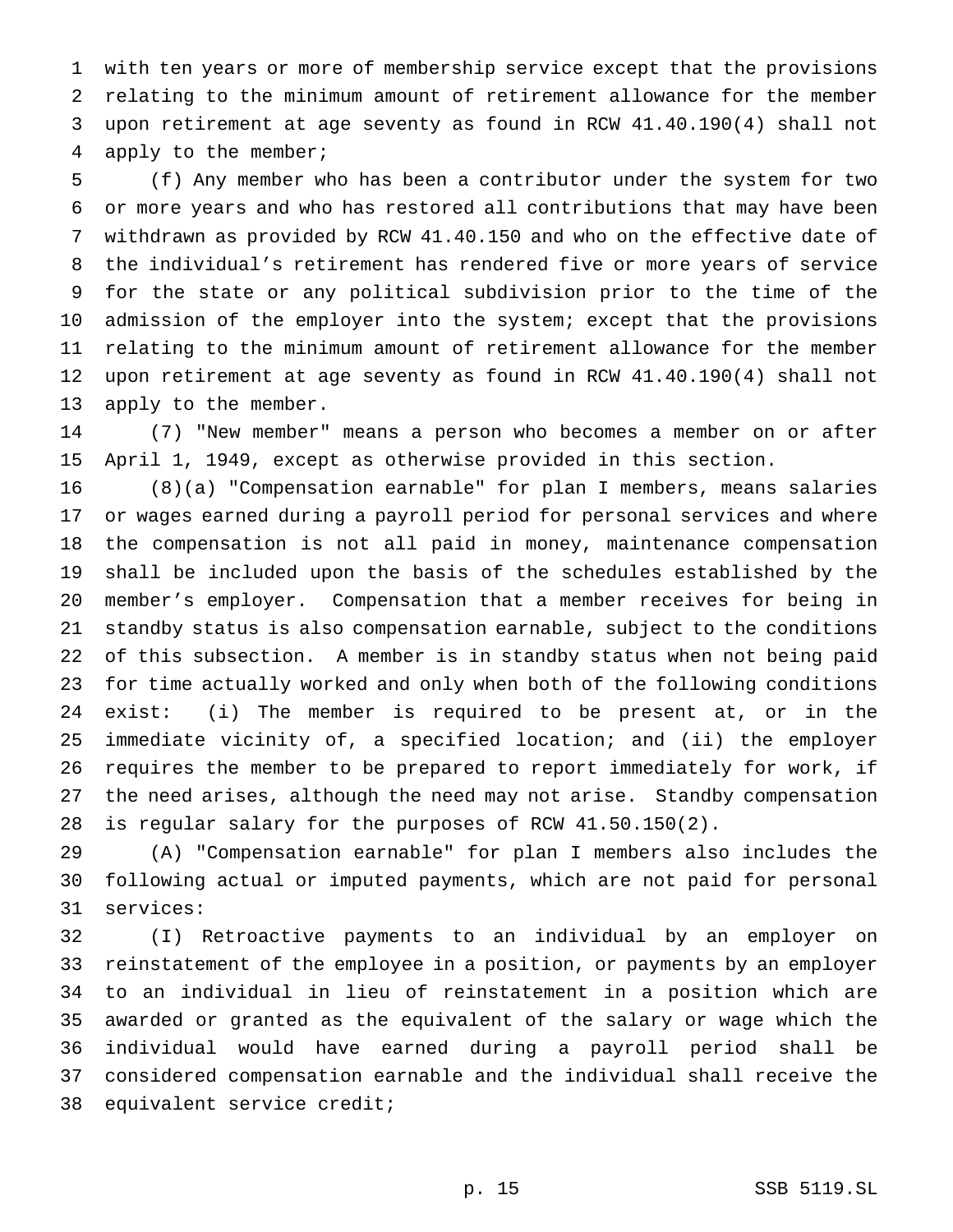(II) If a leave of absence is taken by an individual for the purpose of serving in the state legislature, the salary which would have been received for the position from which the leave of absence was taken, shall be considered as compensation earnable if the employee's contribution is paid by the employee and the employer's contribution is paid by the employer or employee.

 (III) Assault pay only as authorized by RCW 27.04.100, 72.01.045, and 72.09.240;

 (IV) Compensation that a member would have received but for a disability occurring in the line of duty only as authorized by RCW 41.40.038; and

 (V) Compensation that a member receives due to participation in the leave sharing program only as authorized by RCW 41.04.650 through 41.04.670.

(B) "Compensation earnable" does not include:

 (I) Remuneration for unused sick leave authorized under RCW 41.04.340, 28A.400.210, or 28A.310.490;

 (II) Remuneration for unused annual leave in excess of thirty days as authorized by RCW 43.01.044 and 43.01.041.

 (b) "Compensation earnable" for plan II members, means salaries or wages earned by a member during a payroll period for personal services, including overtime payments, and shall include wages and salaries deferred under provisions established pursuant to sections 403(b), 414(h), and 457 of the United States Internal Revenue Code, but shall exclude nonmoney maintenance compensation and lump sum or other payments for deferred annual sick leave, unused accumulated vacation, unused accumulated annual leave, or any form of severance pay. Compensation that a member receives for being in standby status is also compensation earnable, subject to the conditions of this subsection. A member is in standby status when not being paid for time actually worked and only when both of the following conditions exist: (i) The member is required to be present at, or in the immediate vicinity of, a specified location; and (ii) the employer requires the member to be prepared to report immediately for work, if the need arises, although the need may not arise. Standby compensation is regular salary for the purposes of RCW 41.50.150(2).

 "Compensation earnable" for plan II members also includes the following actual or imputed payments, which are not paid for personal services: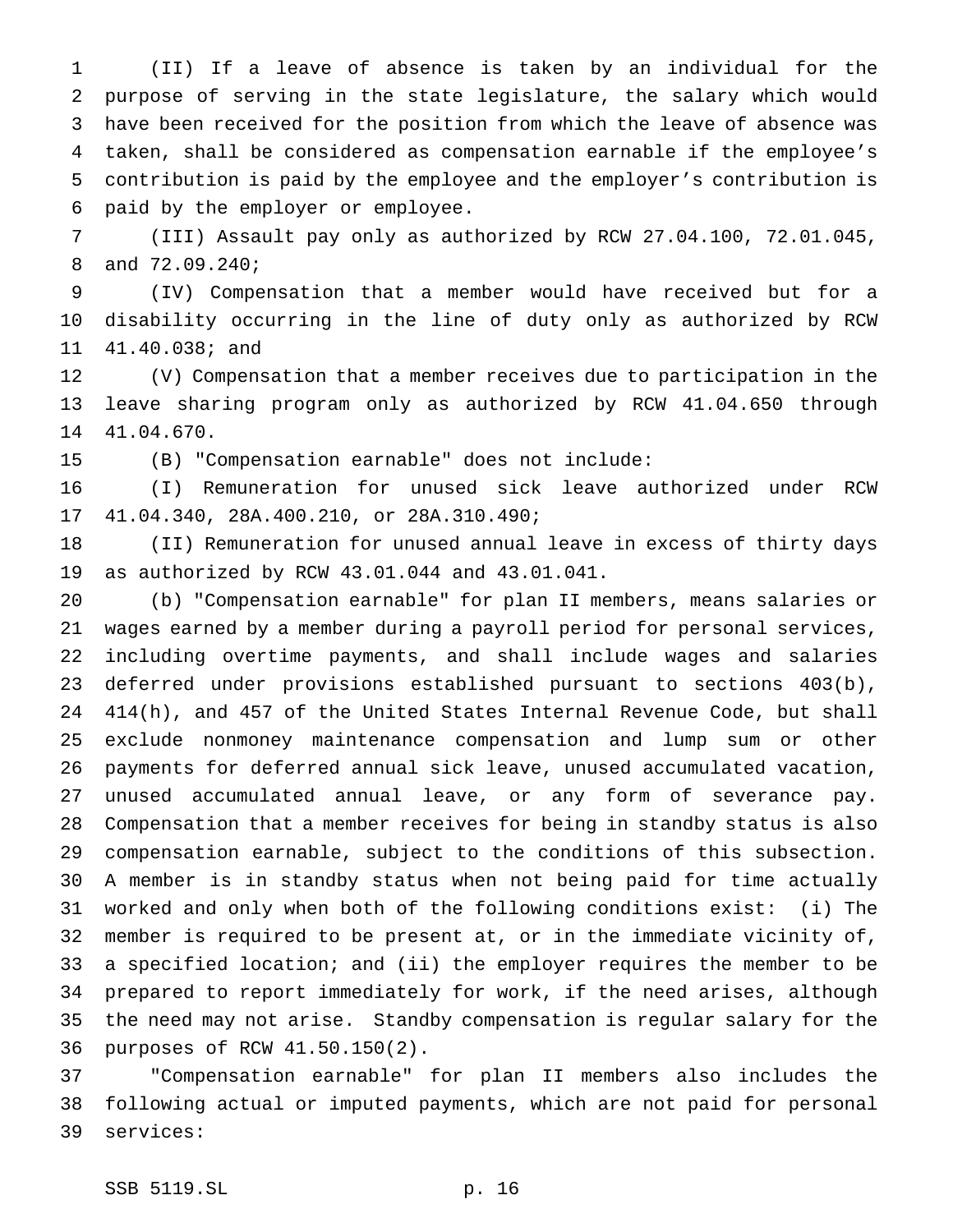(A) Retroactive payments to an individual by an employer on reinstatement of the employee in a position, or payments by an employer to an individual in lieu of reinstatement in a position which are awarded or granted as the equivalent of the salary or wage which the individual would have earned during a payroll period shall be considered compensation earnable to the extent provided above, and the individual shall receive the equivalent service credit;

 (B) In any year in which a member serves in the legislature, the member shall have the option of having such member's compensation earnable be the greater of:

 (I) The compensation earnable the member would have received had such member not served in the legislature; or

 (II) Such member's actual compensation earnable received for nonlegislative public employment and legislative service combined. Any additional contributions to the retirement system required because compensation earnable under (b)(ii)(B)(II) of this subsection is greater than compensation earnable under (b)(ii)(B)(I) of this subsection shall be paid by the member for both member and employer contributions;

 (C) Assault pay only as authorized by RCW 27.04.100, 72.01.045, and 72.09.240;

 (D) Compensation that a member would have received but for a disability occurring in the line of duty only as authorized by RCW 41.40.038; and

 (E) Compensation that a member receives due to participation in the leave sharing program only as authorized by RCW 41.04.650 through 41.04.670.

 (9)(a) "Service" for plan I members, except as provided in RCW 41.40.088, means periods of employment in an eligible position or positions for one or more employers rendered to any employer for which compensation is paid, and includes time spent in office as an elected or appointed official of an employer. Compensation earnable earned in full time work for seventy hours or more in any given calendar month shall constitute one service credit month except as provided in RCW 41.40.088. Compensation earnable earned for less than seventy hours in any calendar month shall constitute one-quarter service credit month of service except as provided in RCW 41.40.088. Only service credit months and one-quarter service credit months shall be counted in the computation of any retirement allowance or other benefit provided for

p. 17 SSB 5119.SL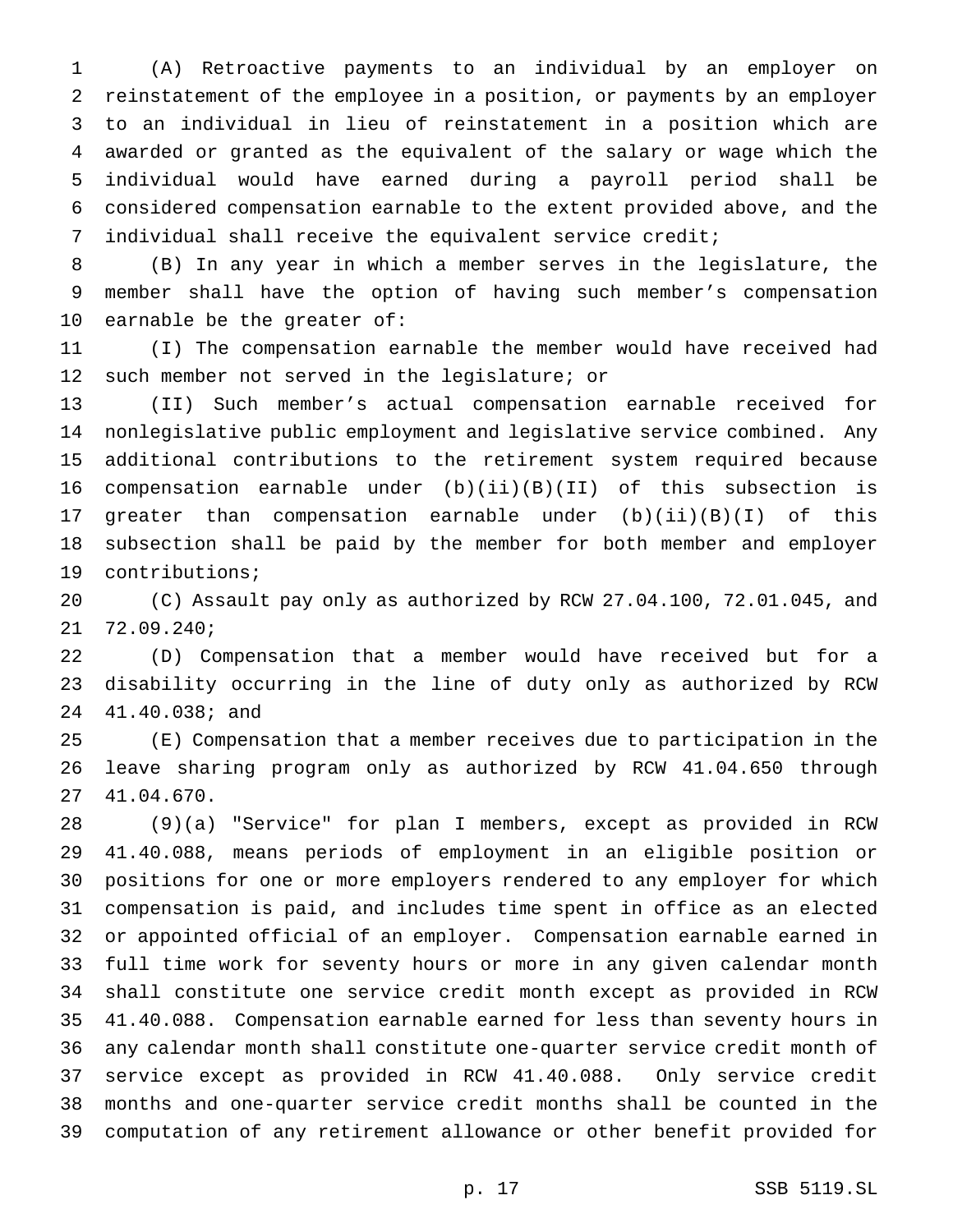in this chapter. Any fraction of a year of service shall be taken into account in the computation of such retirement allowance or benefits. Time spent in standby status, whether compensated or not, is not service.

 (i) Service by a state employee officially assigned by the state on a temporary basis to assist another public agency, shall be considered as service as a state employee: PROVIDED, That service to any other public agency shall not be considered service as a state employee if such service has been used to establish benefits in any other public retirement system.

 (ii) An individual shall receive no more than a total of twelve service credit months of service during any calendar year. If an individual is employed in an eligible position by one or more employers the individual shall receive no more than one service credit month during any calendar month in which multiple service for seventy or more hours is rendered.

 (iii) A school district employee may count up to forty-five days of sick leave as creditable service solely for the purpose of determining eligibility to retire under RCW 41.40.180 as authorized by RCW 28A.400.300. For purposes of plan I "forty-five days" as used in RCW 28A.400.300 is equal to two service credit months. Use of less than forty-five days of sick leave is creditable as allowed under this subsection as follows:

 (A) Less than twenty-two days equals one-quarter service credit month;

(B) Twenty-two days equals one service credit month;

 (C) More than twenty-two days but less than forty-five days equals one and one-quarter service credit month.

 (b) "Service" for plan II members, means periods of employment by a member in an eligible position or positions for one or more employers for which compensation earnable is paid. Compensation earnable earned for ninety or more hours in any calendar month shall constitute one service credit month except as provided in RCW 41.40.088. Compensation earnable earned for at least seventy hours but less than ninety hours in any calendar month shall constitute one-half service credit month of service. Compensation earnable earned for less than seventy hours in any calendar month shall constitute one-quarter service credit month of service. Time spent in standby status, whether compensated or not, is not service.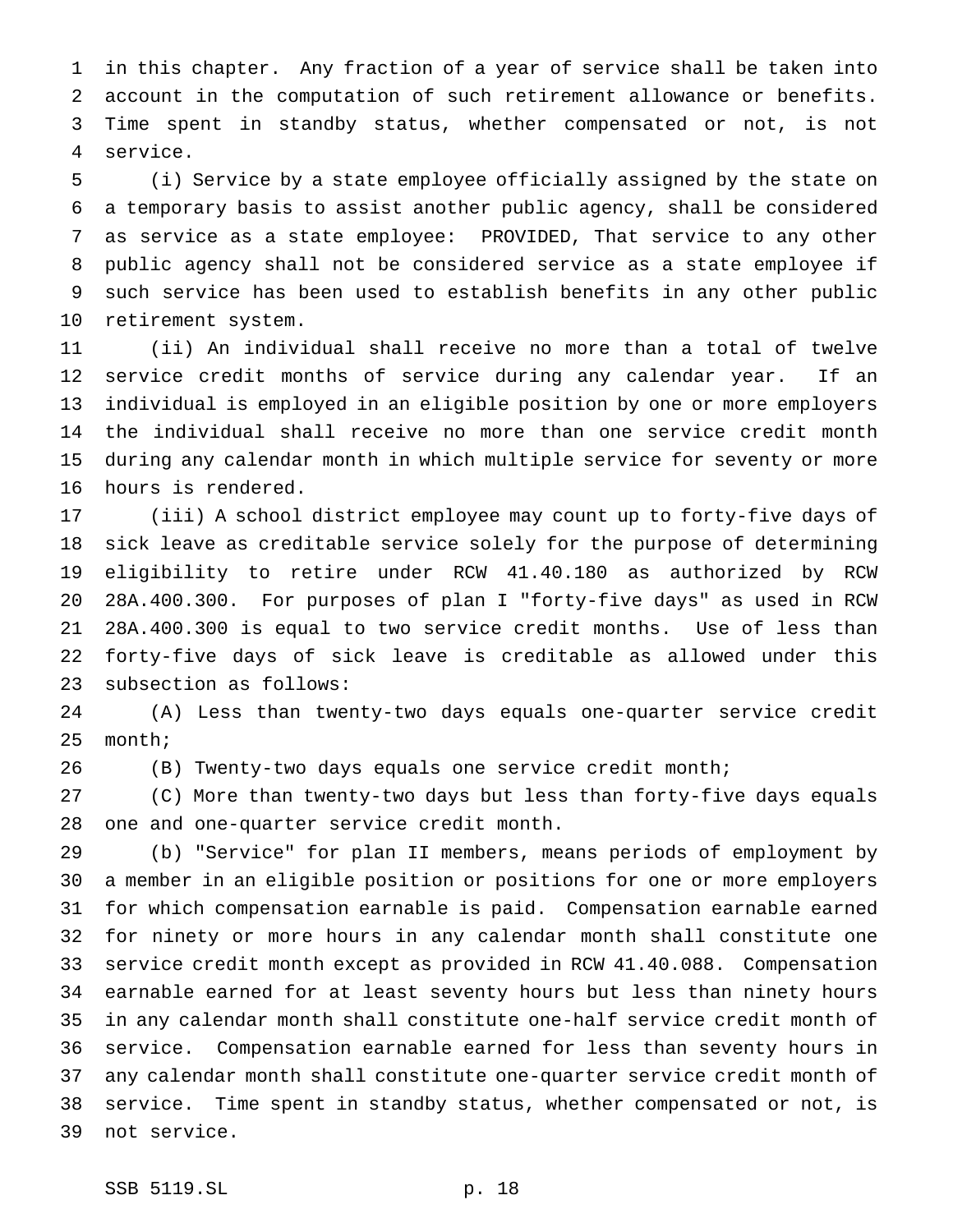Any fraction of a year of service shall be taken into account in the computation of such retirement allowance or benefits.

 (i) Service in any state elective position shall be deemed to be full time service, except that persons serving in state elective positions who are members of the teachers' retirement system or law enforcement officers' and fire fighters' retirement system at the time of election or appointment to such position may elect to continue membership in the teachers' retirement system or law enforcement officers' and fire fighters' retirement system.

 (ii) A member shall receive a total of not more than twelve service credit months of service for such calendar year. If an individual is employed in an eligible position by one or more employers the individual shall receive no more than one service credit month during any calendar month in which multiple service for ninety or more hours is rendered.

 (iii) Up to forty-five days of sick leave may be creditable as service solely for the purpose of determining eligibility to retire under RCW 41.40.180 as authorized by RCW 28A.400.300. For purposes of plan II "forty-five days" as used in RCW 28A.400.300 is equal to two service credit months. Use of less than forty-five days of sick leave is creditable as allowed under this subsection as follows:

 (A) Less than eleven days equals one-quarter service credit month; (B) Eleven or more days but less than twenty-two days equals one-half service credit month;

(C) Twenty-two days equals one service credit month;

 (D) More than twenty-two days but less than thirty-three days equals one and one-quarter service credit month;

 (E) Thirty-three or more days but less than forty-five days equals one and one-half service credit month.

 (10) "Service credit year" means an accumulation of months of service credit which is equal to one when divided by twelve.

 (11) "Service credit month" means a month or an accumulation of months of service credit which is equal to one.

 (12) "Prior service" means all service of an original member rendered to any employer prior to October 1, 1947.

(13) "Membership service" means:

(a) All service rendered, as a member, after October 1, 1947;

 (b) All service after October 1, 1947, to any employer prior to the time of its admission into the retirement system: PROVIDED, That an

p. 19 SSB 5119.SL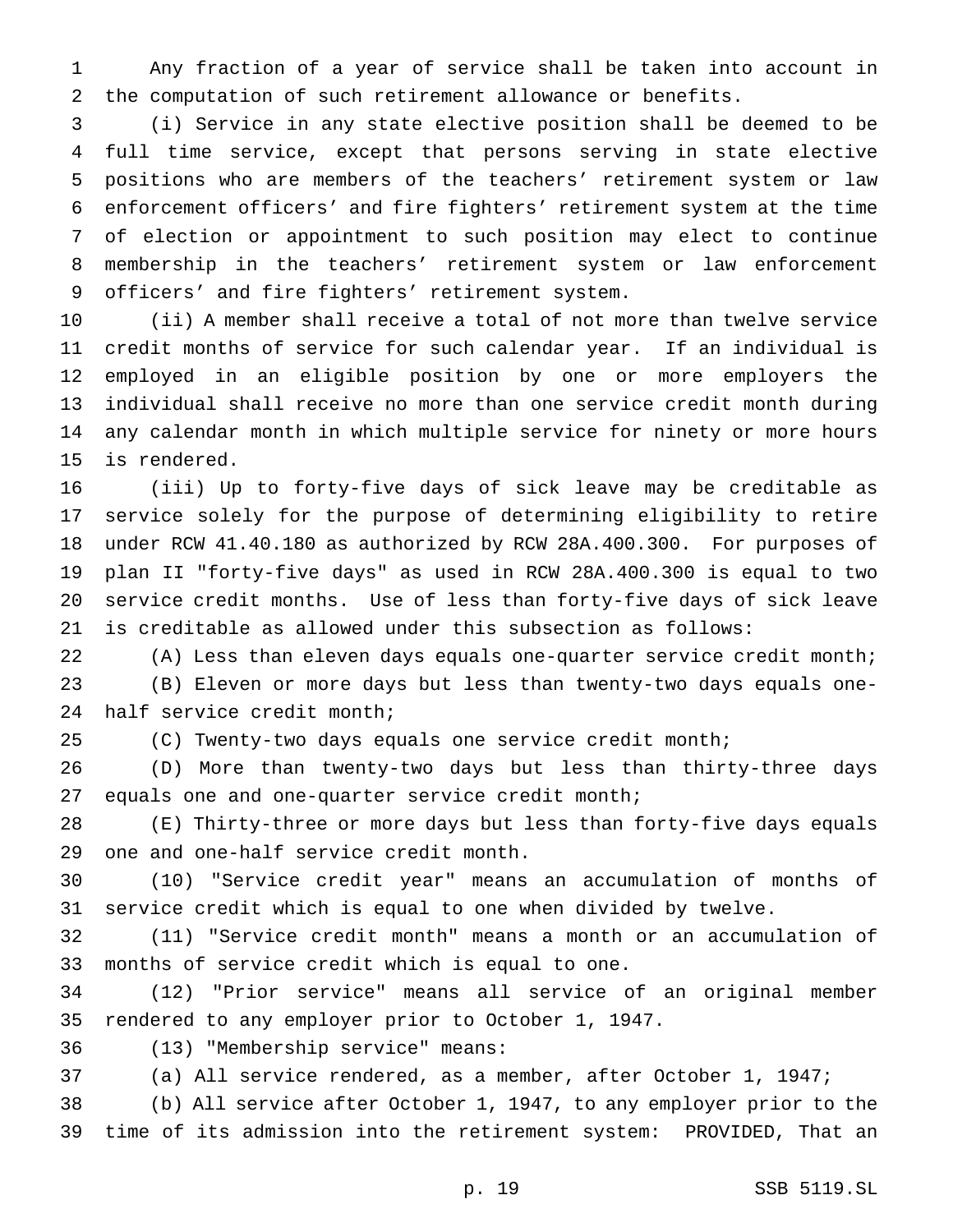amount equal to the employer and employee contributions which would have been paid to the retirement system on account of such service shall have been paid to the retirement system with interest (as computed by the department) on the employee's portion prior to retirement of such person, by the employee or his or her employer, except as qualified by RCW 41.40.023: PROVIDED FURTHER, That employer contributions plus employee contributions with interest submitted by the employee under this subsection shall be placed in the employee's individual account in the employees' savings fund and be treated as any other contribution made by the employee, with the exception that the contributions submitted by the employee in payment of the employer's obligation, together with the interest the director may apply to the employer's contribution, shall be excluded from the calculation of the member's annuity in the event the member selects a benefit with an annuity option;

 (c) Service not to exceed six consecutive months of probationary service rendered after April 1, 1949, and prior to becoming a member, in the case of any member, upon payment in full by such member of the total amount of the employer's contribution to the retirement fund which would have been required under the law in effect when such probationary service was rendered if the member had been a member during such period, except that the amount of the employer's contribution shall be calculated by the director based on the first 24 month's compensation earnable as a member;

 (d) Service not to exceed six consecutive months of probationary service, rendered after October 1, 1947, and before April 1, 1949, and prior to becoming a member, in the case of any member, upon payment in full by such member of five percent of such member's salary during said period of probationary service, except that the amount of the employer's contribution shall be calculated by the director based on the first month's compensation earnable as a member.

 (14)(a) "Beneficiary" for plan I members, means any person in receipt of a retirement allowance, pension or other benefit provided by this chapter.

 (b) "Beneficiary" for plan II members, means any person in receipt of a retirement allowance or other benefit provided by this chapter resulting from service rendered to an employer by another person.

 (15) "Regular interest" means such rate as the director may determine.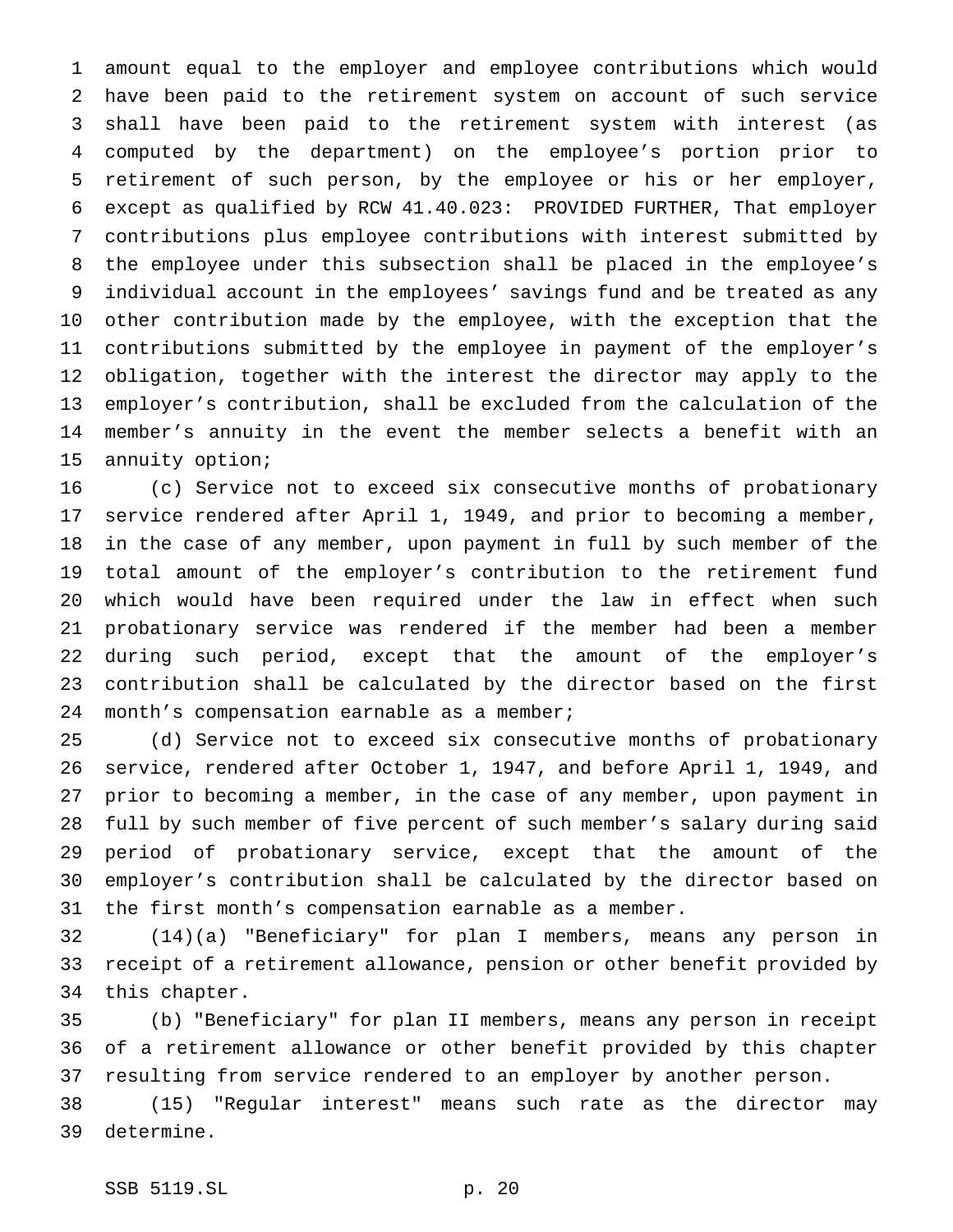(16) "Accumulated contributions" means the sum of all contributions standing to the credit of a member in the member's individual account, including any amount paid under RCW 41.50.165(2), together with the regular interest thereon.

 (17)(a) "Average final compensation" for plan I members, means the annual average of the greatest compensation earnable by a member during any consecutive two year period of service credit months for which service credit is allowed; or if the member has less than two years of service credit months then the annual average compensation earnable during the total years of service for which service credit is allowed. (b) "Average final compensation" for plan II members, means the member's average compensation earnable of the highest consecutive sixty months of service credit months prior to such member's retirement, termination, or death. Periods constituting authorized leaves of absence may not be used in the calculation of average final compensation except under RCW 41.40.710(2).

 (18) "Final compensation" means the annual rate of compensation earnable by a member at the time of termination of employment.

 (19) "Annuity" means payments for life derived from accumulated contributions of a member. All annuities shall be paid in monthly installments.

 (20) "Pension" means payments for life derived from contributions made by the employer. All pensions shall be paid in monthly installments.

 (21) "Retirement allowance" means the sum of the annuity and the pension.

 (22) "Employee" means any person who may become eligible for membership under this chapter, as set forth in RCW 41.40.023.

 (23) "Actuarial equivalent" means a benefit of equal value when computed upon the basis of such mortality and other tables as may be adopted by the director.

 (24) "Retirement" means withdrawal from active service with a retirement allowance as provided by this chapter.

(25) "Eligible position" means:

 (a) Any position that, as defined by the employer, normally requires five or more months of service a year for which regular compensation for at least seventy hours is earned by the occupant thereof. For purposes of this chapter an employer shall not define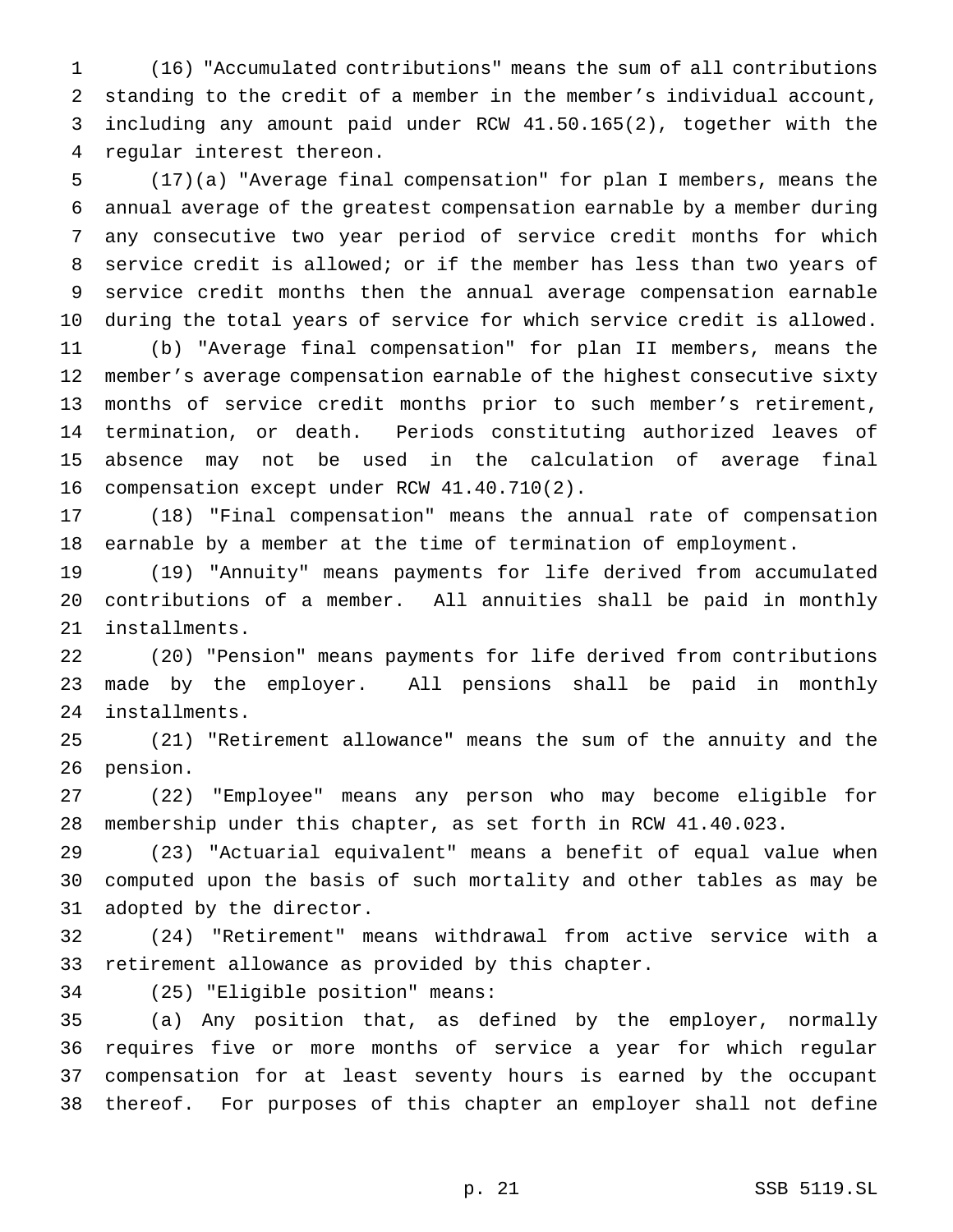"position" in such a manner that an employee's monthly work for that employer is divided into more than one position;

 (b) Any position occupied by an elected official or person appointed directly by the governor for which compensation is paid.

 (26) "Ineligible position" means any position which does not conform with the requirements set forth in subsection (25) of this section.

 (27) "Leave of absence" means the period of time a member is authorized by the employer to be absent from service without being separated from membership.

 (28) "Totally incapacitated for duty" means total inability to perform the duties of a member's employment or office or any other work for which the member is qualified by training or experience.

 (29) "Retiree" means any person in receipt of a retirement allowance or other benefit provided by this chapter resulting from service rendered to an employer while a member. A person is in receipt of a retirement allowance as defined in subsection (21) of this section or other benefit as provided by this chapter when the department mails, causes to be mailed, or otherwise transmits the retirement allowance warrant.

(30) "Director" means the director of the department.

 (31) "State elective position" means any position held by any person elected or appointed to state-wide office or elected or appointed as a member of the legislature.

 (32) "State actuary" or "actuary" means the person appointed pursuant to RCW 44.44.010(2).

 (33) "Plan I" means the public employees' retirement system, plan I providing the benefits and funding provisions covering persons who first became members of the system prior to October 1, 1977.

 (34) "Plan II" means the public employees' retirement system, plan II providing the benefits and funding provisions covering persons who first became members of the system on and after October 1, 1977.

 (35) "Index" means, for any calendar year, that year's annual average consumer price index, Seattle, Washington area, for urban wage earners and clerical workers, all items, compiled by the bureau of labor statistics, United States department of labor.

 (36) "Index A" means the index for the year prior to the determination of a postretirement adjustment.

(37) "Index B" means the index for the year prior to index A.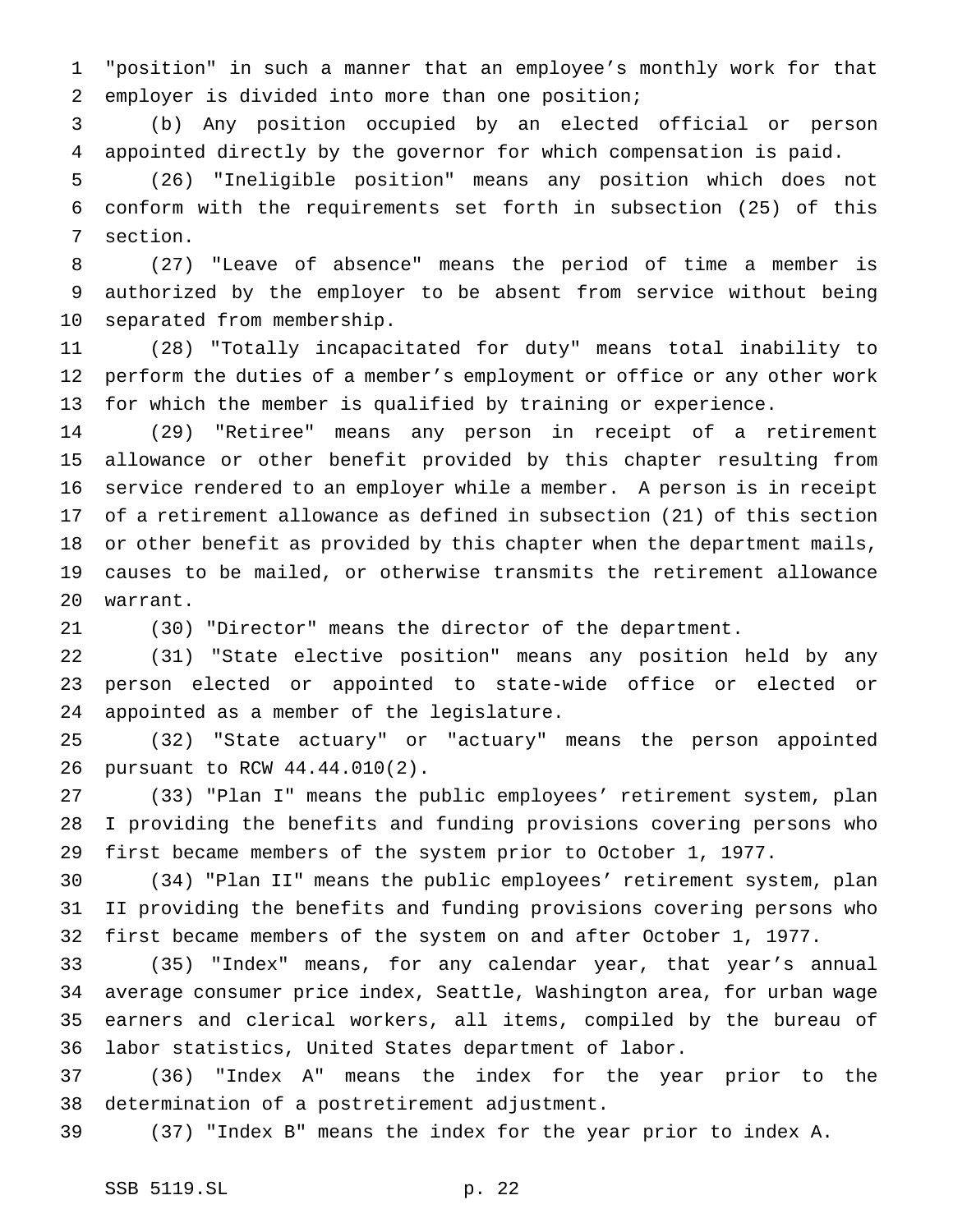(38) "Index year" means the earliest calendar year in which the index is more than sixty percent of index A. (39) "Adjustment ratio" means the value of index A divided by index B. (40) "Annual increase" means, initially, fifty-nine cents per month per year of service which amount shall be increased each July 1st by 7 three percent, rounded to the nearest cent. NEW SECTION. **Sec. 11.** The following acts or parts of acts are each repealed: (1) RCW 41.32.487 and 1989 c 272s6& 1987 c 455 s 3; (2) RCW 41.32.4871 and 1993 c 519 s 2; (3) RCW 41.32.499 and 1991 c 35 s 56, 1973 2nd ex.s. c 32 s 1, & 1973 1st ex.s. c 189 s 9; (4) RCW 41.32.575 and 1994 c 247s3& 1989 c 272 s 3; (5) RCW 41.40.195 and 1991 c 35 s 79, 1973 2nd ex.s. c 14 s 1, 1973 1st ex.s. c 190 s 11, 1971 ex.s. c 271 s 6, & 1970 ex.s. c 68 s 1; (6) RCW 41.40.198 and 1989 c 272 s 8, 1987 c 455 s 2, 1986 c 306 s 3, & 1979 ex.s. c 96 s 1; (7) RCW 41.40.1981 and 1989 c 272s9& 1987 c 455 s 4; (8) RCW 41.40.1983 and 1993 c 519 s 3; and (9) RCW 41.40.325 and 1994 c 247s6& 1989 c 272 s 2.

NEW SECTION. **Sec. 12.** RCW 41.32.488 is decodified.

 NEW SECTION. **Sec. 13.** The department of retirement systems may continue to pay cost-of-living adjustments consistent with the provisions of the statutes repealed by section 11 of this act, in lieu of the benefits provided by sections 2, 4, 5, and 8 of this act, if the department determines that: (1) A member earned service credit under chapter 41.40 or 41.32 RCW on or after May 8, 1989; and (2) a retiree would receive greater increases in the next ten years under the statutes repealed by section 11 of this act than under the provisions of sections 2, 4, 5, and 8 of this act; and (3) the retiree does not elect the benefits provided by this act over the benefits provided under the statutes repealed by section 11 of this act. The election must be made in a manner prescribed by the department.